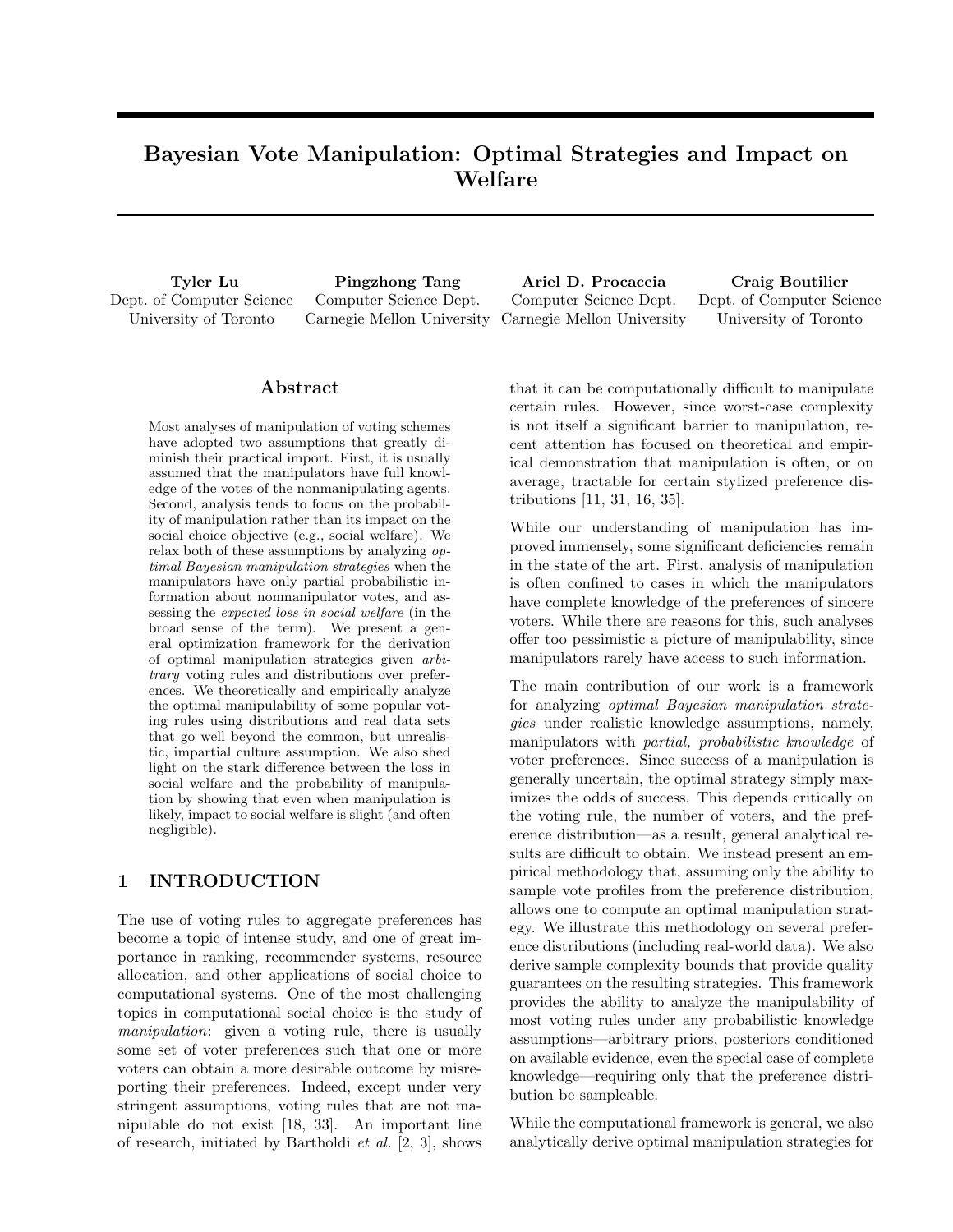the k-approval rule (and the Borda rule in a limited fashion) under standard impartial (and anonymous) culture assumptions. However, since impartial culture is rare in practice [32], these results are primarily of theoretical interest.

A second deficiency of current manipulation analyses pertains to the emphasis on success probability. We adopt a decision-theoretic perspective that provides a more nuanced picture of manipulability of various voting rules. Intuitively, the more preferred an alternative is to the sincere voters, the more likely it is that manipulators can succeed in causing the alternative to be selected. As such, probability of manipulation does not tell the whole story, since alternatives with higher success probability cause less societal dissatisfaction. To this end, we interpret the "score" associated with specific alternatives under a given voting rule as an explicit social choice objective—i.e., a social welfare function in the broad sense of the term—and propose analyzing rules in this light. We recognize that voting protocols are often applied in settings where maximizing (some form of) social welfare is not the main objective; but we argue below that this perspective is natural in many applications, and our methodology applies to measures of social welfare different from the "score" used by the voting rule itself.

Along these lines, we derive theoretical bounds on the impact of manipulation on social welfare for the special case of positional scoring rules. More importantly, while distribution-dependent analytical results are difficult to obtain, we can exploit our ability to identify optimal manipulation strategies: by sampling vote profiles from the distribution, computing the loss in welfare under the optimal manipulation strategy, and averaging the results, we can readily determine the expected impact on welfare for any specific distribution. Our empirical results show that manipulation for certain rules, under realistic knowledge assumptions, generally causes little damage.

#### 2 BACKGROUND

We briefly review relevant background; see [17, 9] for further detail on (computational) social choice.

#### 2.1 VOTING RULES

We assume a set of *n voters*  $N = \{1, \ldots, n\}$  and a set of m alternatives  $A = \{a_1, \ldots, a_m\}$ . A voter i's preferences are represented by a ranking or permutation  $v_i$  over A. If  $v_i(a)$  is the *rank* of a in  $v_i$ , we say i prefers  $a_i$  to  $a_k$ , if  $v_i(a_i) < v_i(a_k)$ . We refer to  $v_i$ as i's vote. A preference profile is a collection of votes  $\mathbf{v} = (v_1, \ldots, v_n)$ . Let V be the set of all such profiles.

A voting rule  $r : \mathcal{V} \to A$  selects a "winner" given a preference profile. Common voting rules include plurality, approval, Borda, single transferable vote (STV) and many others. We will use positional scoring rules frequently in the sequel. Let  $\alpha = (\alpha_1, \ldots, \alpha_m)$  be a non-negative *positional scoring vector*, where  $\alpha_i \geq$  $\alpha_{i+1}$  for all  $i \geq 1$ . Intuitively, a earns score  $\alpha_i$  for every vote that places it in position  $i$ , and the alternative with the greatest total score wins.<sup>1</sup> More formally, let the  $m \times m$  positional summary matrix (PSM) **X** for profile **v** have entry  $X_{ij}$  equal to the number of votes that rank  $a_i$  in position j. Then the score  $s_\alpha(a_i; \mathbf{v})$ of  $a_i$  is the *i*-th entry of  $\mathbf{X}\alpha'$ . Several important rules can be defined using positional scores: plurality by  $(1, 0, \ldots, 0);$  k-approval by  $(1, 1, \ldots, 0, 0)$ , with k 1s; and Borda by  $(m-1, m-2, \ldots, 0)$ .

Many voting rules—not just positional rules, but rules such as maximin, Copeland, Bucklin, Kemeny, and many others—*explicitly score all alternatives*, assigning a score  $s(a, \mathbf{v})$  that defines some measure of the quality of alternative  $\alpha$  given a profile  $\mathbf{v}$ , then choosing the alternative with maximum score. This can be viewed as implicitly defining a social choice objective that is optimized by the voting rule, or more broadly as a social welfare function, that expresses some "societal utility" for each alternative.<sup>2</sup> While this interpretation may not be valid in all contexts, we will refer to  $s(a, v)$  as the *social welfare* of a under rule r for voters with preferences **v**, and write this as  $SW(a, \mathbf{v})$ to emphasize this view. We discuss this further below.

#### 2.2 MANIPULATION

By *manipulation* we refer to a coalition of one or more voters obtaining a more desirable outcome by misreporting their preferences. Indeed, except under very stringent conditions (e.g., single-peaked preferences), the classic Gibbard-Sattherwaite theorem shows that no scheme is immune to manipulation [18, 33]. In other words, there is some preference profile for which at least one voter can obtain a better outcome by misreporting. In the remainder of the paper, we focus on constructive manipulation, in which a coalition attempts to cause a single "preferred" candidate to win. We emphasize however that the general principles underlying our approach apply equally well to other forms of manipulation such as destructive manipulation or utility maximization (see below).

<sup>&</sup>lt;sup>1</sup>In Sec. 3, we assume that tie-breaking works against the desired alternative of the manipulators.

<sup>&</sup>lt;sup>2</sup>We we use the term "social welfare" in its broadest sense, referring to any means of ranking social outcomes. Specifically, we do not assume its more restricted definition, commonly used in mechanism design, as "sum of individual voter utilities."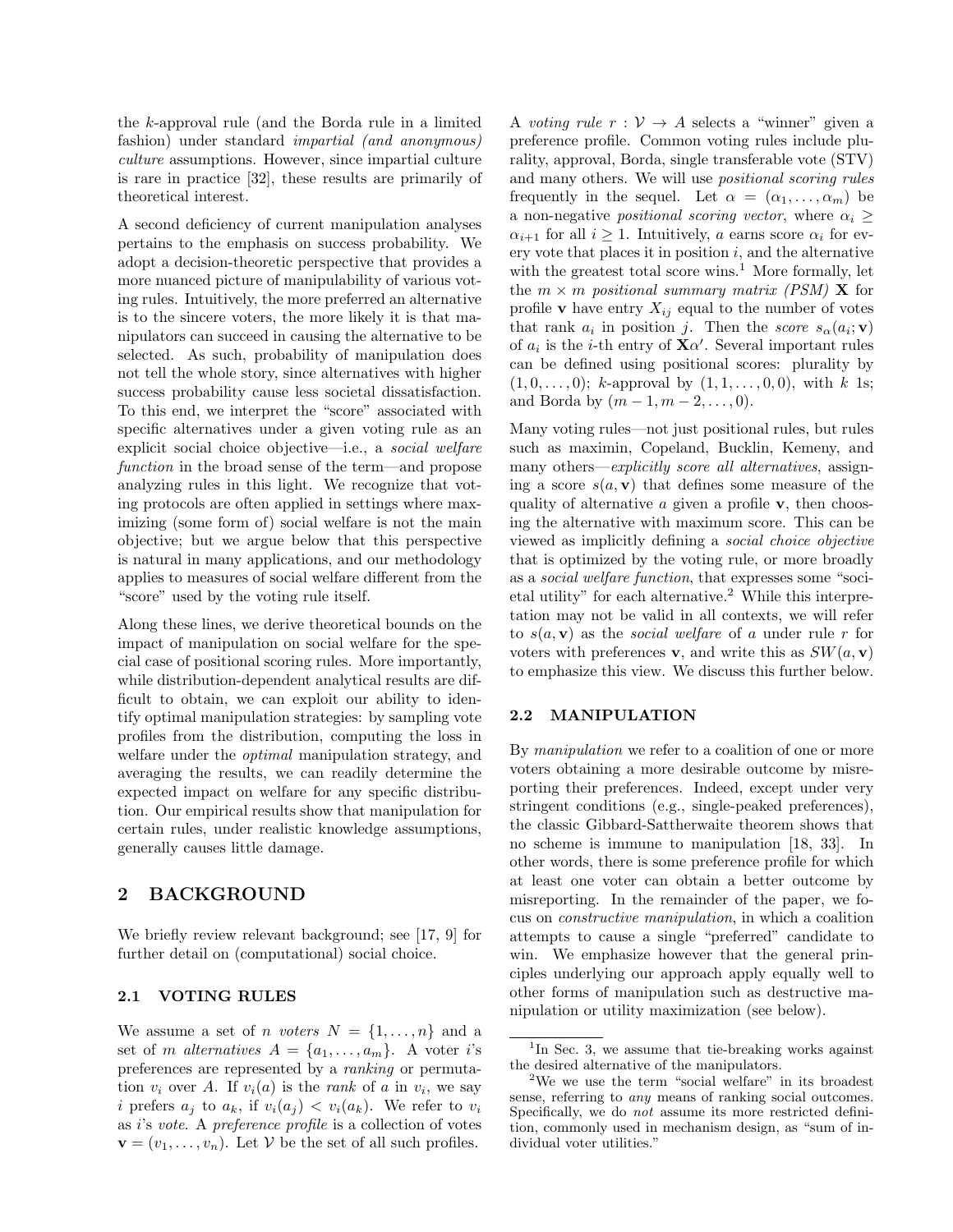Whether manipulation is a problem in practice depends on: how likely such manipulable preference profiles are; whether manipulators can detect the existence such a profile; and whether computing a suitable misreport is feasible. On this third point, the pioneering work of Bartholdi et al. [2, 3] demonstrated that, even given full knowledge of a profile, computing a suitable manipulation is computationally intractable for certain voting rules. This in turn led to the detailed computational analysis of many voting rules (e.g., the Borda rule [13, 4]). Of course, worst-case complexity results offer little comfort if "difficult profiles" are unlikely to arise in practice. Recent work suggests that common voting rules are in fact frequently manipulable, by studying heuristic algorithms that provide theoretical guarantees [31, 41, 39], identifying properties of voting rules that make them easy to manipulate in the typical case [11, 16, 40], and investigating (both theoretically and empirically) the relation between the number of manipulators and the probability of manipulation  $[30, 38, 35]$  (see  $[15]$  for an overview).

Analyses demonstrating ease of manipulation tend to suffer from two key drawbacks. First, they exclusively analyze manipulation assuming the manipulating coalition has full knowledge of the vote profile. While results showing that manipulation is *difficult* can be justified on these grounds, claiming easiness of manipulation has less practical import if the coalition is assumed to have unreasonable access to the preferences of sincere voters.<sup>3</sup> One exception considers manipulators who know only that the vote profile lies within some set [12], but unfortunately this work only analyzes the rather weak notion of dominating manipulations. Social choice research on manipulation under probabilistic knowledge is mostly negative in nature [23], or restricted to a single manipulator [1].

A second weakness of many analyses of probability of manipulation (which do assume complete information on the part of the manipulator) is their reliance on specific stylized models such as impartial culture (where every ranking in equally likely) [16, 40]. Much empirical work also considers very stylized distributions such as impartial culture, Polya's urn, and Condorcet (or Mallows) distributions. Some work does consider sub-sampling from real voting data, though with relatively small numbers of votes [36].

#### 2.3 PROBABILISTIC RANKING MODELS

Probabilistic analysis of manipulation—including our Bayesian manipulation problem—requires some probabilistic model of voter preferences. By far the most common model in social choice is impartial culture  $(IC)$ , which assumes the preference of any voter is drawn from the uniform distribution over the set of permutations of alternatives [32]. A related model is the impartial anonymous culture (IAC) model in which each voting situation is equally likely  $[32]$ .<sup>4</sup> Several other models (bipolar, urn, etc.) are considered in both theoretical and empirical social choice research.

Probabilistic models of rankings are widely considered in statistics, econometrics and machine learning as well, including models such as Mallows  $\phi$ -model, Plackett-Luce, and mixtures thereof [25]. We use the Mallows  $\phi$ -model [24] in Sec. 6, which is parameterized by a reference ranking  $\sigma$  and a dispersion  $\phi \in (0,1],$ with  $P(r) = \frac{1}{Z} \phi^{d(r,\sigma)}$ , where r is any ranking, d is Kendall's  $\tau$ -distance, and Z is a normalizing constant. When  $\phi = 1$ , this model is exactly the impartial culture model studied widely in social choice—as such it offers considerable modelling flexibility. However, mixtures of Mallows models offer even greater flexibility, allowing (with enough mixture components) accurate modelling of any distribution over preferences. As a consequence, Mallows models, and mixtures thereof, have attracted considerable attention in the machine learning community [27, 8, 20, 26, 21]. We investigate these models empirically below.

## 3 OPTIMAL BAYESIAN MANIPULATION

We now consider how a manipulating coalition should act given probabilistic knowledge of the preferences of the sincere voters. We first formally define our setting, then present several analytical results. Finally, we present a general, sample-based optimization framework for computing optimal manipulation strategies and provide sample complexity results for positional scoring rules and k-approval.

#### 3.1 THE MODEL

We make the standard assumption that voters are partitioned into  $n$  sincere voters, who provide their true rankings to a voting mechanism or rule  $r$ , and a coalition of  $c$  manipulators. We assume the manipulators have a *desired alternative*  $d \in A$ , and w.l.o.g. we assume  $A = \{a_1, \ldots, a_{m-1}, d\}$ . We make no assumptions about the manipulators' specific preferences, only that they desire to cast their votes so as to maximize the probability of  $d$  winning under  $r$ . A vote profile can be partitioned as  $\mathbf{v} = (\mathbf{v}_n, \mathbf{v}_c)$ , where  $\mathbf{v}_n$  reflects the true

 ${}^{3}$ This is implicit in [10], which shows that hardness of full-information manipulation implies hardness under probabilistic information.

 $4A$  voting situation simply counts the *number* of voters who hold each possible ranking of the alternatives.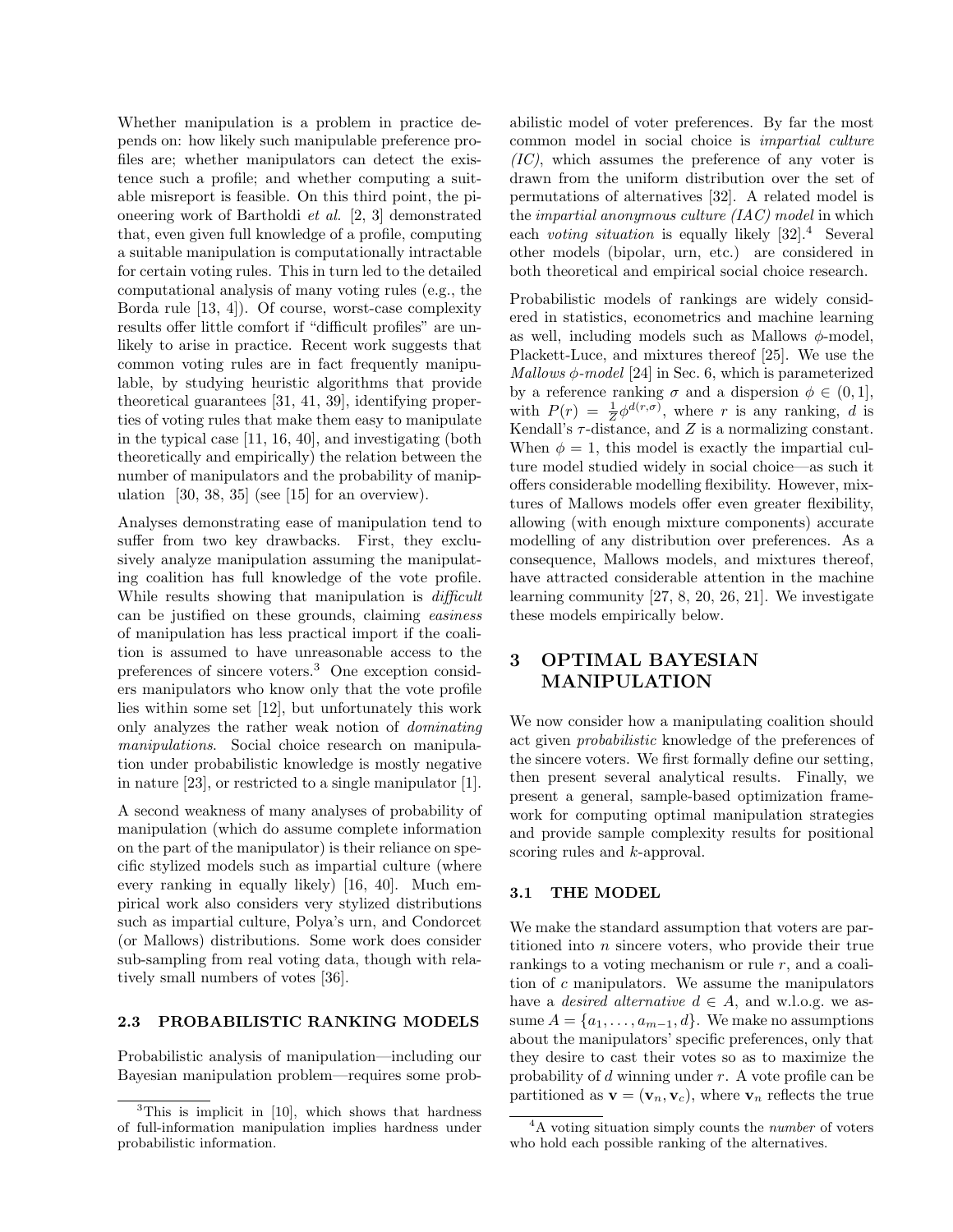preferences of the *n* sincere voters and  $v_c$  the *reported* preferences of the c manipulators.

In contrast to most models, we assume the coalition has only probabilistic knowledge of sincere voter preference: a distribution  $P$  reflects these *beliefs*, where  $P(\mathbf{v}_n)$  is the coalition's degree of belief that the sincere voters will report  $v_n$ . We refer to the problem facing the coalition as a Bayesian manipulation problem. Manipulator beliefs can take any form: a simple prior based on a standard preference distributions; a mixture model reflecting beliefs about different voter "types;" or a posterior formed by conditioning on evidence the coalition obtains about voter preferences (e.g., through polling, subterfuge, or other means). This latter indeed seems to be the most likely fashion in which manipulation will proceed in practice. Finally, the standard full knowledge assumption is captured by a point distribution that places probability 1 on the actual vote profile. We sometimes refer to P as a distribution over individual preferences, which induces a distribution over profiles by taking the product distribution  $P^n$ .

The coalition's goal is to cast a collective vote  $v_c$  that maximizes the chance of  $d$  winning:

$$
\underset{\mathbf{v}_c}{\operatorname{argmax}} \sum_{\mathbf{v}_n: \ r(\mathbf{v}_n, \mathbf{v}_c) = d} P(\mathbf{v}_n).
$$

We refer to this  $v_c$  as an *optimal Bayesian manipula*tion strategy. For most standard voting rules, this is equivalent to maximizing the probability of manipulation, which is the above sum restricted to profiles  $v_n$ such that  $r(\mathbf{v}_n) \neq d$ .

While we focus on constructive manipulation, our general framework can be applied directly to any reasonable objective on the part of the manipulating coalition. Plausible objectives include: destructive manipulation, which attempts to prevent a specific candidate from winning; safe manipulation, where a coalitional voter is unsure whether his coalitional colleagues will vote as planned [34, 19]; or utility maximization, which attempts to maximize (expected) utility over possible winning candidates. Notice that constructive manipulation can be interpreted as utility maximization with a 0-1 utility for the desired candidate  $d$  winning.

#### 3.2 ANALYTICAL RESULTS

Our aim is to determine optimal manipulation strategies given any probabilistic beliefs that the coalition might hold, for arbitrary voting rules. Given this general goal, tight analytical results and bounds are infeasible, a point to which we return below. We do provide here two results for optimal manipulation under impartial (and impartial anonymous) culture. Since

this style of analysis under partial information is rare, these results suggest the form that further results (e.g., for additional rules and more general distributions) might take. However, as argued elsewhere [32], this preference model is patently unrealistic, so we view these results as being largely of theoretical interest. Indeed, the difficulty in obtaining decent analytical results even for simple voting rules under very stylized distributions strongly argues for a more general computational approach to manipulation optimization that can be applied broadly—an approach we develop in the next section.

We begin with an analysis of the k-approval rule. When sincere votes are drawn from the uniform distribution over rankings, each alternative will obtain the same number of approvals in expectation. Intuitively, the coalition should cast its votes so that each approves  $d$ , and all alternatives apart from  $d$  receive the same number of approvals from the coalition (plus/minus 1 if  $c(k-1)$  is not divisible by  $m-1$ ): we refer to this as the balanced strategy. Indeed, this strategy is optimal:

Theorem 1. The balanced manipulation strategy is optimal for k-approval under IC and  $IAC<sup>5</sup>$ 

Things are somewhat more complex for the Borda rule, and we provide results only for the case of three candidates under IC and IAC. Apart from the balanced strategy, we use a near-balanced strategy, where the coalition's total approval score for  $d$  is  $c$ , and the scores for the two candidates apart from d differ by at most 2.

**Theorem 2.** Let  $A = \{x, y, d\}$  be a set of three alternatives, assume c is even. Then the either the balanced strategy or the near-balanced strategy is the optimal manipulation strategy for Borda under both IC and IAC. Furthermore, the balanced strategy is optimal if either: (i) n is even and  $c + 2$  is divisible by four; or  $(ii)$  n is odd and c is divisible by four.

## 4 A GENERAL OPTIMIZATION FRAMEWORK

Analytical derivation of optimal Bayesian manipulation strategies is difficult; and even for a fixed voting rule, it is not viable for the range of beliefs that manipulators might possess about the voter preferences. For this reason, we develop a general optimization framework that can be used to estimate optimal strategies empirically given only the ability to sample vote profiles from the belief distribution. The model will allow direct estimation of the probability of manipulation

<sup>&</sup>lt;sup>5</sup>The nontrivial proofs of the results in this section can be found in the appendix of a longer version of this paper; see: http://www.cs.toronto.edu/∼cebly/papers.html.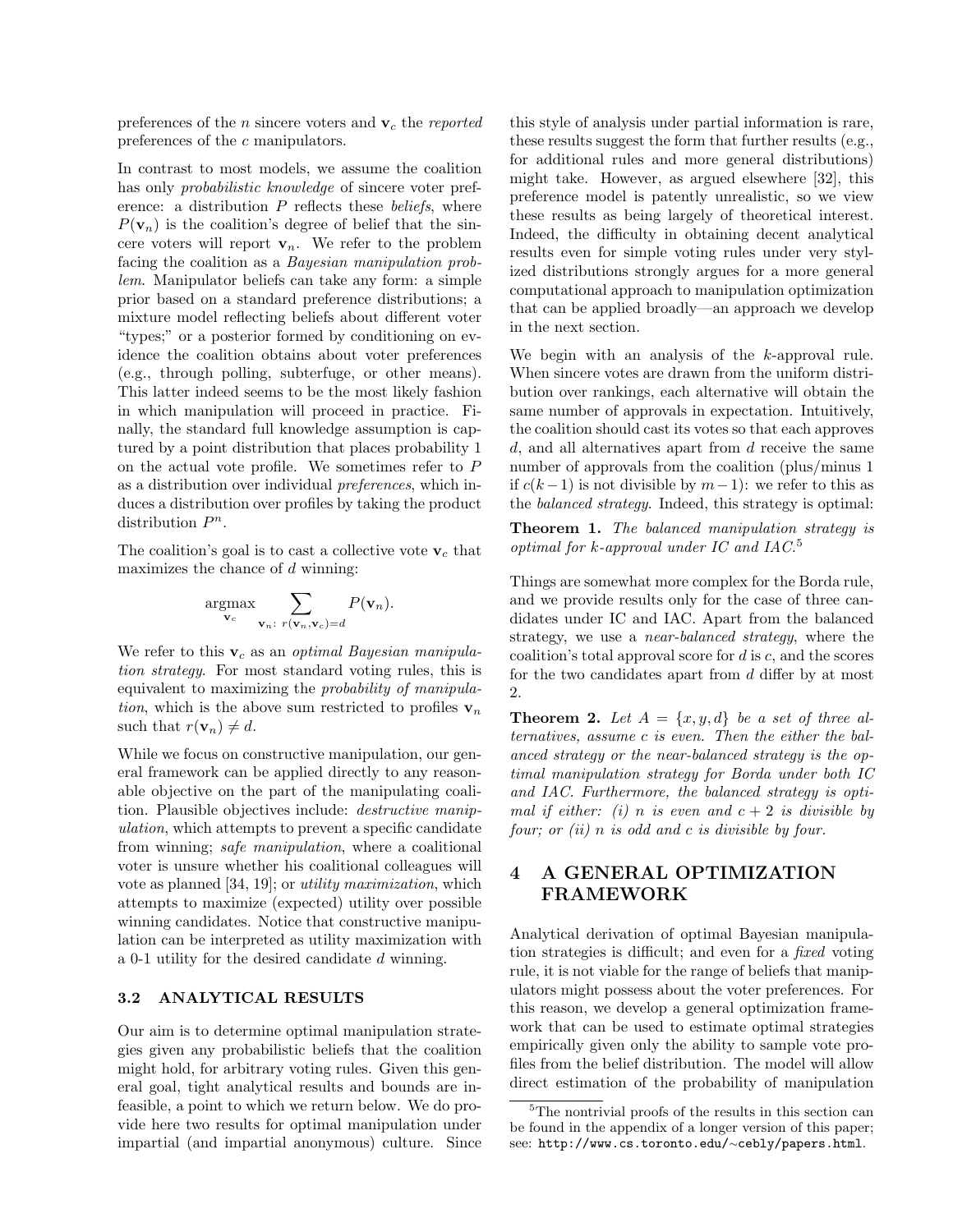(and social cost, see below). The model can be adapted to most voting rules, but we focus our development using positional scoring rules for ease of exposition.

The main idea is straightforward. Suppose we have a sample of T vote profiles from preference distribution P. For each vote profile, a given manipulation will either succeed or not; so we construct an optimization problem, usually in the form of a mixedinteger program (MIP), that constructs the manipulation that succeeds on the greatest number of sampled profiles. If enough samples are used, this approximately maximizes the probability of d winning, or equivalently, the probability of successful manipulation by the coalition. The formulation of the optimization problem—including the means by which one summarizes a sampled vote profile and formulates the objective—depends critically on the voting rule being used. We illustrate the method by formulating the problem for positional scoring rules.

Assume a positional scoring rule using score vector  $\alpha$ . A sampled vote profile can be summarized by a (summary) score vector  $\mathbf{s} = (s_1, \ldots, s_m)$ , where  $s_i$  is the total score of  $a_i$  in that profile; hence we will treat a profile and its score vector interchangeably. Assume T sampled profiles  $S = \{s^1, \ldots, s^T\}$ . A manipulation strategy  $v_c$  can be represented by a PSM **X**, where  $X_{ij}$ denotes the number manipulators who rank candidate  $a_i$  in jth position. The total score of each candidate for a given profile **s** is then  $\mathbf{s} + \mathbf{X}\alpha'$ .

This strategy representation simplifies the formulation of the optimization problem significantly (by avoiding search over of all possible collections of rankings). Moreover, it is not difficult to recover a set of manipulator votes  $v_c$  that induce any such **X**, using properties of perfect matchings on c-regular bipartite graphs:

**Lemma 3.** A matrix  $X$  is the PSM for some manipu*lation strategy*  $\mathbf{v}_c$  *iff*  $\mathbf{X} \in \mathbb{N}_{\geq 0}^{m \times m}$  *and*  $\mathbf{X} \mathbf{1} = \mathbf{X}' \mathbf{1} = c \mathbf{1}$ .

Our aim then reduces to finding a PSM  $\bf{X}$  satisfying the above properties such that  $X\alpha'$  maximizes the probability of manipulation. We can recover the optimal manipulation strategy  $v_c^*$  (i.e., a set of c votes) in polynomial time using an algorithm to find c edge-disjoint perfect matchings in a c-regular bipartite graph. Specifically, we construct a bipartite graph with candidates forming one set of nodes and "vote positions" forming the second set. We connect these two sets of nodes with a multi-set of edges, with exactly  $X_{ij}$  (duplicate) edges connecting candidate i to position  $i$ . We find a perfect matching in this graph to determine one manipulator vote, remove the corresponding edges, and repeat the process (decreasing each row and column sum by one at each iteration).

We formulate the problem of finding an (approxi-

mately) optimal Bayesian manipulation strategy as a MIP which constructs a PSM  $\overline{X}$  maximizing the number of sampled profiles in  $S$  on which  $d$  wins. We assume, for ease of exposition only, that  $\alpha$  has integral entries. First note that in any optimal strategy,  $X_{d1} = c$  and  $X_{dj} = 0$  for all  $j > 1$ , which implies  $X_{i1} = 0$  for all  $a_i \neq d$ . Otherwise we require  $X_{ij} \in \{0, \ldots, c\}$  and row and column sum constraints:

$$
\sum_{j=2}^{m} X_{ij} = c \quad \forall a_i \neq d, \qquad \sum_{\substack{i=1 \\ i \neq d}}^{m} X_{ij} = c \qquad \forall j > 1.
$$

We use variables  $I_i^t \in [0, 1]$  for all  $t \leq T, i \neq d$ , where  $I_i^t = 1$  iff candidate  $a_i$ 's total score with manipulators is strictly less than d's total score, constrained as:

$$
s_d^t + c\alpha_1 - s_i^t - \sum_{j=2}^m X_{ij}\alpha_j \ge
$$
  
 
$$
\alpha_1(n+c)(I_i^t - 1) + 1 \quad \forall t, a_i \neq d. \quad (1)
$$

The left-hand side of Eq. (1) is the score difference between  $d$  and  $a_i$ , bounded (strictly) from below by  $-\alpha_1(n+c)$ . If it is less than 0, then  $I_i^t < 1$ ; otherwise,  $I_i^t$  is unconstrained by Eq. (1), and will take value 1 (due to the maximization objective below). Finally, we use variables  $I^t \in \{0, 1\}$  to indicate whether d wins under **X** on profile  $s^t$ , requiring:

$$
\sum_{a_i \neq d} I_i^t \geq (m-1)I^t \quad \forall t.
$$
 (2)

If  $d$ 's score is less than that of some  $a_i$ , then the sum in Eq. (2) is smaller than  $m-1$ , forcing  $I^t = 0$  (otherwise the maximization objective will force it to 1). We use the following natural maximization objective:

$$
\max_{\mathbf{I}, \mathbf{X}} \sum_{t=1}^{T} I_t.
$$
 (3)

If d wins in sample s prior to manipulation (see below), d still wins after manipulator votes are counted, but we do not consider this to be "successful manipulation." Thus, the estimated probability of manipulation (distinct from the probability of  $d$  winning) is the MIP objective value less the number of profiles in  $S$  where d would have won anyway.

The MIP can be simplified greatly. First notice that d cannot win, even with manipulation, in profile  $s^t$  if:

$$
s_d^t + c\alpha_1 \le c\alpha_m + \max_i s_i^t. \tag{4}
$$

Any such profiles—and all corresponding variables and constraints—can be pruned from the MIP. Similarly, we can prune any profile where d wins regardless of the manipulation. This occurs when  $d$  wins without manipulator votes or is very close to winning:

$$
s_d^t + c\alpha_1 > c\alpha_2 + \max_i s_i^t. \tag{5}
$$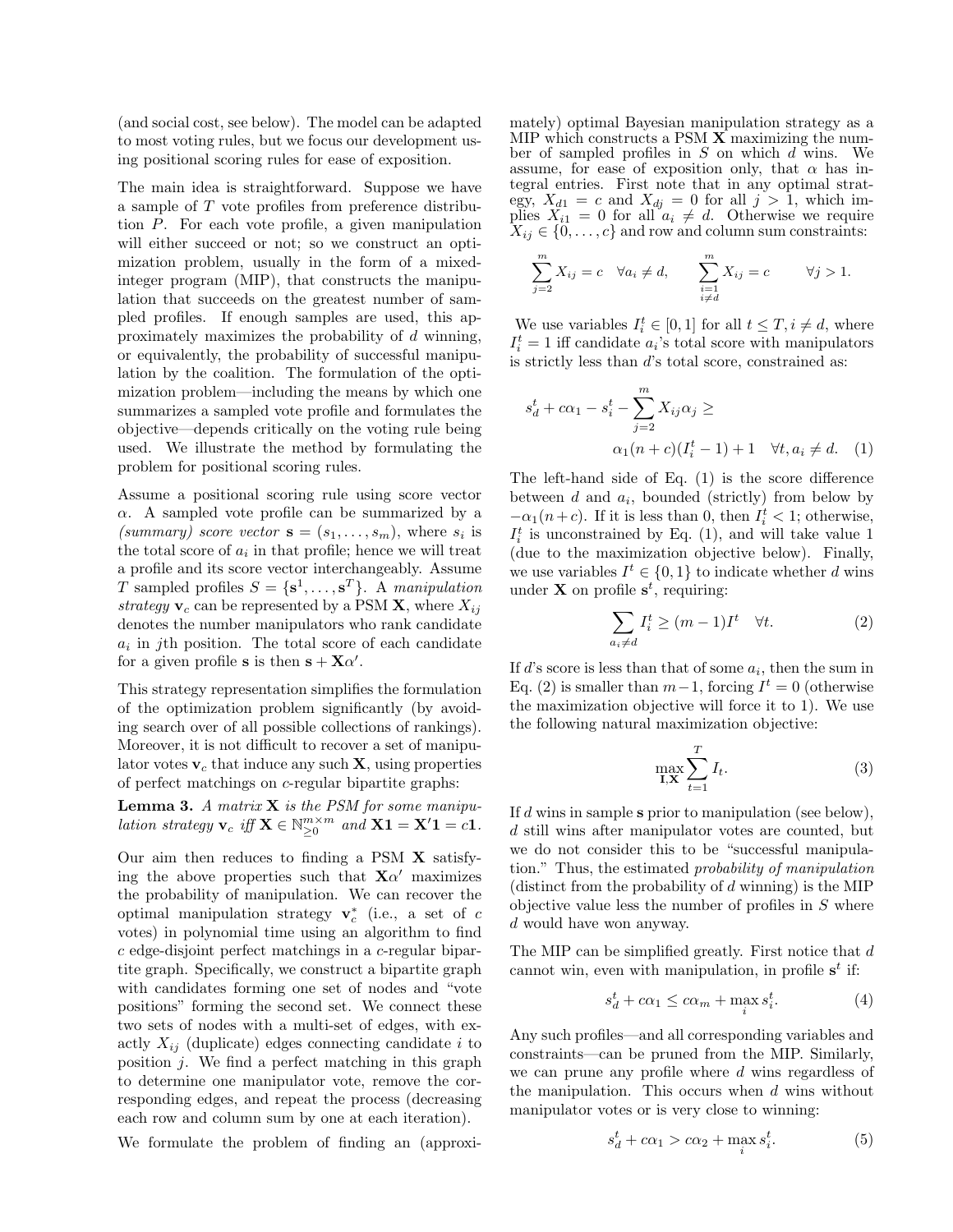This pruning can greatly reduce the size of the MIP in practice, indeed, in expectation by a factor equal to the probability  $P$  that a random profile satisfies condition (4) or (5). The MIP has at most a total of  $(T+2)m-2$  constraints,  $(m-1)^2+T$  integer variables and  $T(m-1)$  continuous variables, where T is the number of non-pruned profiles.

While pruning has a tremendous practical impact, the optimal Bayesian manipulation problem for scoring rules remains NP-hard: this follows from the NPhardness of Borda manipulation with a known profile [13, 4], and the observation that a single known profile corresponds to a special case of our problem.<sup>6</sup>

The remaining question has to do with sample complexity: in order to have confidence in our estimate, how many samples  $T$  should we use? Specifically, if we set a PAC target, obtaining an  $\varepsilon$ -accurate estimate of the probability of d winning with confidence  $1 - \delta$ , the required number of samples depends on the VC dimension  $D_{\alpha}$  of the class of boolean-valued functions over vote profiles (or more generally the corresponding score vectors  $\mathbf{s} = (s_1, \ldots, s_m)$ :

 $\mathcal{F}_{\alpha} = \{ \mathbf{s} \mapsto \mathbf{1}[d \text{ unique max of } \mathbf{X}\alpha' + \mathbf{s}] \mid \forall \mathbf{X} \}.$ 

Using known results [14], on counting  $|\mathcal{F}_{\alpha}|$  one obtains  $\sup_{\alpha} D_{\alpha} \in O(cm \ln(cm) + c^2)$ . Standard sample complexity results then apply directly:

**Proposition 4.** There exists a constant  $C > 0$  such that if  $T \geq C(cm \ln(cm) + c^2 + \ln(1/\delta))/\epsilon^2$  then for any distribution P, with probability  $1 - \delta$  over sample S of size T, we have  $\hat{q} \leq q^* + \varepsilon$ , where  $q^*$  is the probability of manipulation of the best strategy, and  $\hat{q}$  is the probability of manipulation given the optimal solution to the MIP.

For specific positional rules, the sample complexity may be smaller. For example, using standard results on compositions of integers, k-approval gives rise to a VC dimension of  $D_{\text{kapper}} \leq \log_2{\binom{m+ck-1}{ck-1}}$ , giving the following sample complexity result:

 $\textbf{Proposition 5.} \;\; \textit{If} \;\; T \;\; \geq \;\; 256 (2 \log_2 \binom{m + ck - 1}{ck - 1} \;\; +$  $\ln(4/\delta)/\varepsilon^2$  then for any P, with probability  $1-\delta$  over sample S of size T, we have  $\hat{q} \leq q^* + \varepsilon$ , where  $q^*$  is the probability of manipulation under the best strategy for k-approval and  $\hat{q}$  is the probability of manipulation given the optimal solution to the MIP for k-approval.

Furthermore, tighter results could be obtained with specific knowledge or constraints on the distribution

P. Of course, such sample complexity results are conservative, and in practice good predictions can be realized with far fewer samples. Note also that this sample complexity is only indirectly related to the complexity of the MIP, due to the pruning of (typically, a great many) sampled profiles.

## 5 IMPACT OF MANIPULATION ON SOCIAL WELFARE

As discussed above, characterizing the impact of a manipulating coalition's action solely in terms of its probability of succeeding can sometimes be misleading. This is especially true when one moves away from political domains—where a utility-theoretic interpretation of voting may run afoul of policy, process and fairness considerations—into other settings where voting is used, such as resource allocation, consumer group recommendations, hiring decisions, and team decision making [7]. In such domains, it is often natural to consider the utility that a group member ("voter") derives from the choice or decision that is made for the group as a whole. However, even in "classical" voting situations, most voting protocols are defined using an explicit score, social choice objective, or social welfare function; as such, analyzing the expected loss in this objective due to (optimal) manipulation is a reasonable approach to characterizing the manipulability of different voting rules.

Intuitively, manipulation is more likely to succeed when the desired candidate  $d$  is "closer to winning" under a specific voting rule (in the absence of manipulation) than if the candidate is "further from winning." In a (very loose) sense, if candidates that are "closer to winning" are those that are generally ranked more highly by group members, this means that such candidates are generally more desirable. As a consequence, social welfare for alternative d must be close to that of the optimal (non-manipulated) alternative if d has a reasonable chance of winning, which in turn means that the damage, or loss in social welfare, caused by manipulation will itself be limited. In this section we formalize this intuition and provide some simple bounds on such damage. We investigate this empirically in the next section.

Assume a voting rule r based on some social welfare measure  $SW(a, \mathbf{v})$  over alternatives a and (reported) preference profiles **v**; hence  $r(\mathbf{v}) \in \argmax_a SW(a, \mathbf{v}).$ As above, we partition the vote profile:  $\mathbf{v} = (\mathbf{v}_n, \mathbf{v}_c)$ . We are interested in the loss in social welfare, or *regret*, imposed on the honest voters by a manipulation, so

<sup>6</sup>A partial LP relaxation of the MIP may be valuable in practice: allowing entries of  $X$  to be continuous on [0, 1] provides an upper bound on (optimal Bayesian) success probability. Our computational experiments did not require this approximation, but it may be useful for larger problems.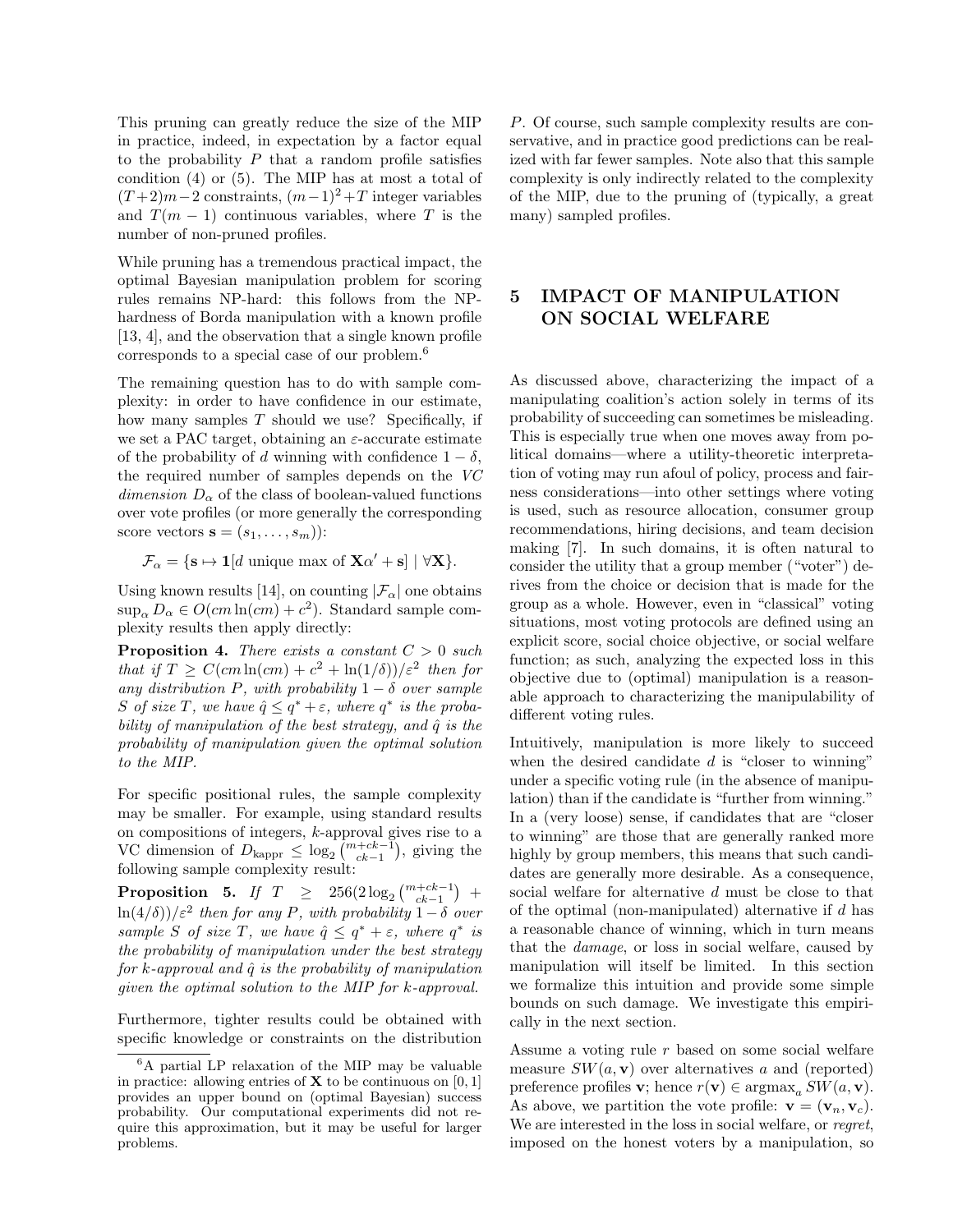define this to be:

$$
R(\mathbf{v}_n, \mathbf{v}_c) = SW(r(\mathbf{v}_n), \mathbf{v}_n) - SW(r(\mathbf{v}), \mathbf{v}_n).^\mathsf{T} \quad (6)
$$

The *expected regret* of a specific manipulation, given distribution P over preference profiles  $v_n$ , is then:

$$
ER(P, \mathbf{v}_c) = \mathop{\mathbb{E}}_{\mathbf{v}_n \sim P} [R(\mathbf{v}_n, \mathbf{v}_c)] . \tag{7}
$$

Notice that any social welfare function SW that determines the quality of a candidate a given the sincere vote profile  $v_n$  can be used in Eq. 6; we need not commit to using r's scoring function itself. However, assessing loss does require the use of some measure of societal utility or welfare. If one is concerned only with whether the "true winner" is selected, then probability of manipulation, as discussed above, is the only sensible measure.

We illustrate the our framework by deriving several bounds on loss due to manipulation using positional scoring rules to measure social welfare.<sup>8</sup> We can derive theoretical bounds on expected regret for positional scoring rules. First, notice that expected regret can be bounded for arbitrary distributions:

**Proposition 6.** Let  $r$  be a positional scoring rule with score vector  $\alpha$ . Then for any distribution  $\tilde{P}$ , and any optimal manipulation strategy  $v_c$  w.r.t. P, we have

$$
ER(P, \mathbf{v}_c) < c[(\alpha_1 - \alpha_m)P(r(\mathbf{v}_n) \neq d \land r(\mathbf{v}) = d) + (\alpha_2 - \alpha_m)P(r(\mathbf{v}_n) \neq r(\mathbf{v}) \land r(\mathbf{v}) \neq d)].
$$
 (8)

Intuitively, this follows by considering the maximum increase in score the manipulating coalition can cause for d relative to an alternative a that would have won without the manipulators.

*Proof of Prop. 6.* Consider any  $v_n$ . Clearly, d is ranked first by all votes in  $v_c$ . Case 1: if d wins in  $v_n$  then d also wins on v. Case 2: if  $a_i$  wins in  $v_n$ but d wins on **v** then  $SW(a_i) + \alpha_m c \leq SW(a_i) +$  $SW(a_i, \mathbf{v}_c)$  <  $SW(d) + \alpha_1 c$  implying  $R(\mathbf{v}_n, \mathbf{v}_c)$  <

 $c(\alpha_1 - \alpha_m)$ . Case 3: if  $a_i$  wins in  $\mathbf{v}_n$  and  $a_j \neq a_i$  wins in  $\mathbf{v}_c$  then  $SW(a_i) + \alpha_m c \leq SW(a_i) + SW(a_i, \mathbf{v}_c) \leq$  $SW(a_j) + \alpha_2c$  implying  $R(\mathbf{v}_n, \mathbf{v}_c) \leq c(\alpha_2 - \alpha_m)$ . Case 4: if  $r(\mathbf{v}_n) = r(\mathbf{v}_c)$  then regret is zero. Summing 2 and 3 gives the upper bound on expected regret.  $\Box$ 

The proposition applies when P reflects full knowledge of  $v_n$  as well; and while this P-dependent bound will be crude for some  $P$ , it is in fact tight in the worst-case (which includes full knowledge distributions):

**Proposition 7.** Suppose  $\alpha_1 + \cdots + \alpha_m = M$ ,  $m-1$ divides c and  $n - c \geq 0$  is even. Then

$$
\sup_{n,c,\alpha} \sup_{P} ER(P, \mathbf{v}_c) = cM.
$$
 (9)

Proof. The upper bound on the LHS follows from the RHS of Eq. 8 since it is at most  $c(\alpha_1 - \alpha_m) \leq cM$ . For the lower bound on the LHS, let  $P$  be a point mass on  $\{v_n\}$ : in  $v_n$ , the first c votes rank  $a_1$  first and the remaining alternatives  $a_2, \ldots, a_{m-1}, p$  in such a way that the number of times any is ranked  $i$ -th  $(i \geq 2)$  is  $c/(m-1)$ . Of the remaining  $n-c$  votes, half rank  $a_1$  first and d second, and half do the opposite (the remaining candidates are ranked in any manner). Thus  $SW(a_1) - SW(d) = (\alpha_1 - \frac{\alpha_2 + \dots + \alpha_m}{m-1})c$ . Let  $\alpha_2 =$  $\delta + \xi$  and  $\alpha_i = \delta$ , for some  $\delta, \xi > 0$ , for all  $i \geq 3$ . One optimal strategy  $v_c$  is to always place d first and  $a_1$ last, resulting in a score difference of  $c(\alpha_1 - \alpha_m)$  =  $c(\alpha_1 - \delta)$  which is strictly larger than the above social welfare difference of  $c(\alpha_1 - \delta - \xi/(m-1))$  within  $\mathbf{v}_n$ . Hence  $v_c$  causes d to win, inducing regret of  $c(M (m-1)\delta - \xi m/(m-1)$ , which can be made arbitrarily close to  $cM$  using a small enough  $\delta, \xi$ .  $\Box$ 

We can obtain a tighter bound than that offered by Prop. 6 if, for a given  $P$  and  $r$ , we know the optimal manipulation strategy. For instance, exploiting Thm. 1 we obtain:

Proposition 8. Consider the k-approval rule, where  $SW(a, \mathbf{v}_n)$  is the approval score of a. Let P be impartial culture. Then

$$
ER(\mathbf{v}_n, BAL) \le \left[ \left\lceil \frac{ck}{m} \right\rceil - 1 \right] \cdot [P(r(\mathbf{v}_n) \ne d \land r(\mathbf{v}) = d) + P(r(\mathbf{v}_n) \ne r(\mathbf{v}) \land r(\mathbf{v}) \ne d)]. \tag{10}
$$

*Proof.* Consider any  $v_n$ . We use a case analysis similar to that in Prop. 6. Case 1 applies directly. For case 3,  $a_i$  must have received one more veto vote than  $a_i$  from the manipulators, and thus  $SW(a_i) - SW(a_j) \leq 1$ . For case 2, BAL implies that  $SW(a_i) - \left\lceil \frac{ck}{m} \right\rceil + 1 \leq SW(p)$  $(a_i$  might have received  $|ck/m|$  veto votes, but the bound holds in any case). Thus  $SW(a_i) - SW(d) \leq$  $\lceil \frac{ck}{m} \rceil - 1$ . Case 4 also applies directly. Summing cases 2 and 3 gives the required inequality.

<sup>7</sup>We assume a voting rule and welfare measure that can accept variable numbers of voters, as is typical.

<sup>8</sup>One reason to consider positional scoring rules like Borda in analyzing impact on social welfare is the tight connection between scoring rules and social welfare maximization in its narrow sense (i.e., sum of individual utilities). In models where we desire to maximize sum of utilities relative to some underlying utility profile, voting is a relatively simple and low-cost way (i.e., with minimal communication) of eliciting partial preference information from voters. Analysis of the distortion of utilities induced by restricting voters to expressing ordinal rankings shows that, with carefully crafted positional rules, one can come close to maximizing (this form of) social welfare [37, 29, 6]. Borda scoring, in particular, seems especially robust in this sense.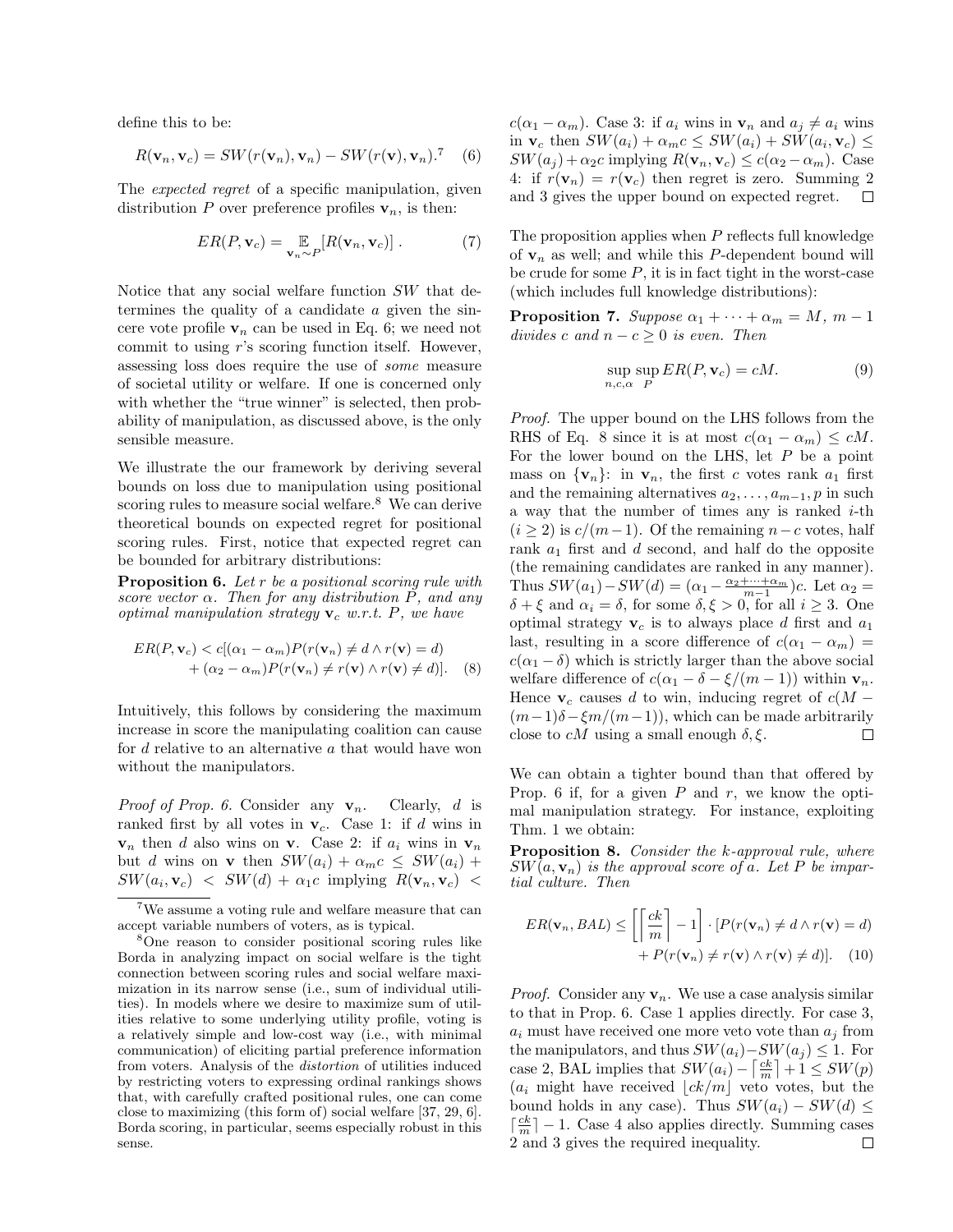

Fig. 1: Probability of manipulation and expected normalized regret for Irish election data.

We can also exploit our empirical optimization framework to assess the expected regret. While deriving optimal manipulation strategies is analytically intractable in general, we can exploit the ability to empirically determine (approximately) optimal Bayesian strategies to great effect. Given a collection of samples, we can—in the same MIP used to compute the optimal strategy—measure expected regret empirically.<sup>9</sup> Sample complexity results related to those above can be derived (we omit details). Notice the ability to accurately estimate the behavior of the manipulators is critical to being able to estimate expected regret.

## 6 EMPIRICAL EVALUATION

We experiment with several common preference distributions, as well as real voting data, to test the effectiveness of our approach. We are primaily interested in: (a) determining the computational effectiveness of our empirical framework for computing optimal manipulation strategies when manipulators have incomplete knowledge; and (b) measuring both the probability of manipulation and expected regret caused by manipulation in some prototypical scenarios. We focus on Mallows models, and mixtures of Mallows models, because of their flexibility and ability to represent a wide class of preferences (including impartial culture).

However, it should be clear that our framework is not limited to such models. Space precludes a systematic investigation of multiple voting rules, so we focus here on the Borda rule.

Our first set of experiments uses 2002 Irish electoral data from the Dublin West constituency, with 9 candidates and 29, 989 ballots of top-t form, of which 3800 are complete rankings.<sup>10</sup> We learn a Mallows mixture with three components (using the techniques of [21]) using a subsample of 3000 random (not necessarily complete) ballots: this represents a prior that manipulators might develop with intense surveying. We fix  $c = 10$  manipulators and vary the number of sincere voters  $n \in \{100, 200, \ldots, 1000\}$ . The MIP is solved using 500 random profiles sampled from the learned Mallows mixture, which provides the manipulators with an approximately optimal strategy, as well as predicted probability of success and expected regret. We test the predictions by simulating the manipulators' strategy on the real data set, drawing 1000 random profiles (of the appropriate size  $n$ ) from the set of 3800 full rankings to estimate true probability of manipulation and expected regret (normalized by  $SW(r(\mathbf{v}_n), \mathbf{v}_n))$ ). Since manipulability varies greatly with the "expected rank" of a candidate, we show results for the candidates whose expected ranks in the learned model are first, second, and fifth (below this, probability of manipulation is extremely small).

Fig. 1 shows that the probability of manipulation is in fact quite high when  $d$  is the first- or second-ranked candidate (in expectation), but is much smaller when  $d$  is the fifth-ranked. Not surprisingly, probabilities gradually drop as  $n$  grows. The predicted probabilities based on the learned model are reasonably accurate, but of course have some error due to to imperfect model fit. Despite the high probability of manipulation, the second plot shows that expected regret (normalized to show percentage loss) is in fact extremely small. Indeed, maximal (average) loss in social welfare is just over  $3\%$ , when d is candidate 2 and  $n = 100$ , which means means nearly 10% of the voters are manipulators. Expected regret drops rapidly with increasing *n*. Notice that success probability and expected regret are greatest when the manipulators' desired candidate has expected rank 1 or 2: while the odds of 1 winning are higher than 2, 1 is also more likely to win without manipulator intervention.

Our second set of experiments use Mallows models over six alternatives with different variance  $\phi$  (recall that with  $\phi = 1$ , Mallows is exactly IC). The reference ranking is  $\sigma = 123456$  (i.e., alternative 1 is most preferred, 2 next most, etc.). We fix  $c = 10$  and vary n from 100

<sup>9</sup>Pruning of samples must be less aggressive when estimating regret, since damage may be caused by manipulation even in profiles where d cannot win.

 $10$ See www.dublincountyreturningofficer.com.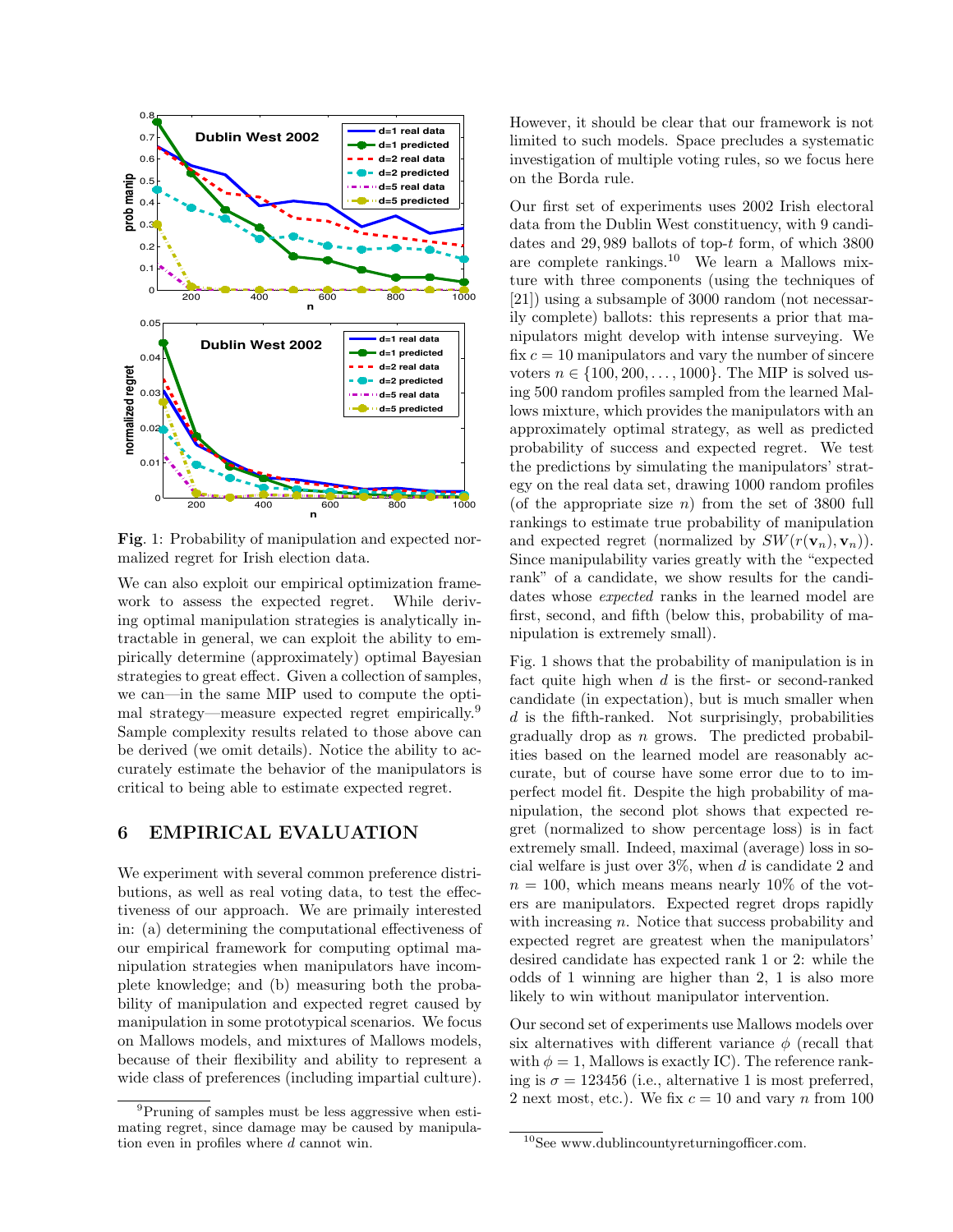|  |        | d.               | n:100      | 200        | 300 | 400              | 500        | 600      |          |
|--|--------|------------------|------------|------------|-----|------------------|------------|----------|----------|
|  | $.6\,$ | 1                | .03        | .00        | 0   | $\Omega$         | 0          | $\theta$ |          |
|  |        | $\overline{2}$   | .46        | .06        | .00 | $\Omega$         | 0          | $\Omega$ |          |
|  |        | 1                | .19        | .09        | .05 | .03              | .01        | .01      |          |
|  | .8     | 2                | .68        | .41        | .25 | $\overline{.13}$ | .08        | .05      |          |
|  |        | 3                | .41        | .07        | .01 | 0                | 0          | 0        |          |
|  |        | ₮                | .46        | .34        | .26 | .21              | .17        | .17      |          |
|  |        |                  |            |            |     |                  |            |          |          |
|  | Ф      | $\boldsymbol{d}$ | n:100      | 200        |     | 300              | 400        |          | 500      |
|  |        | 1                | $5.3F - 4$ | $1.7E-5$   |     | $\cup$           | $\theta$   |          | $\Omega$ |
|  | $.6\,$ | $\overline{2}$   | $3.2F - 2$ | $2.1E-3$   |     | $7.1E-5$         | 0          |          | $\theta$ |
|  |        | 1                | $5.5E-3$   | $1.7E-3$   |     | $8.0E - 4$       | $2.2F - 4$ |          | $7.5E-5$ |
|  | .8     | $\overline{2}$   | $4.0E-2$   | $1.4E-2$   |     | $6.0E-3$         | $2.5F - 3$ |          | $1.3E-3$ |
|  |        | 3<br>∗           | $9.6E - 3$ | $7.6E - 4$ |     | $7.4E-5$         | $1.4E-5$   |          | $1.2E-5$ |

Fig. 2: Prob. of manipulation (top) and expected normalized regret (bottom), Mallows models.

| sec. | n:100           |                       | 200  |      | 300  |      | 400  |      | 500  |      | 600  |       |  |
|------|-----------------|-----------------------|------|------|------|------|------|------|------|------|------|-------|--|
| avg  | 28.67<br>205.64 |                       | 0.35 |      | 0.20 |      | 0.18 |      | 0.06 |      | 0.07 |       |  |
| max  |                 |                       |      | 2.56 |      | 1.17 |      | 1.16 |      | 0.12 |      | 0.15  |  |
| sec. |                 | $\overline{\phi:0.5}$ |      | 0.6  |      | 0.7  |      | 0.8  |      | 0.9  |      |       |  |
| avg  | 2               | 0.02                  |      | 0.04 |      | 0.02 |      | 0.02 |      | .05  |      | 2.44  |  |
|      | 4               | 0.02                  |      | 0.03 |      | 0.02 |      | 0.02 |      | 0.14 |      |       |  |
| max  | $\overline{2}$  | 0.03                  |      | 0.15 |      | 0.03 |      | 0.07 |      | 0.14 |      | 30.22 |  |
|      | 4               | 0.03                  |      | 0.08 |      | 0.05 |      | 0.04 |      | 1.16 |      |       |  |

Fig. 3: MIP solution times for Dublin (top) and Mallows (bottom) on an 8-core 2.66GHz/core machine.

to 1000 as above. Results in Fig. 2 show manipulation probability and expected regret as we vary  $\phi$  and consider desired alternatives 1, 2 and  $3<sup>11</sup>$  While manipulation probability is high for these near-top alternatives (when n is small), expected regret (normalized in percentage terms) is negligible, with a maximum of 4%, and then only when the distribution is close to impartial culture ( $\phi = 0.8$ ) and  $n = 100$  (nearly 10%) manipulators). As above, when manipulators want  $d = 2$ , expected regret is highest. Of some interest is the connection to both theoretical and empirical work that shows phase transitions often occur when the number of manipulators is roughly the square root of the number of sincere voters: any less makes manipulation very unlikely, while any more makes manipulation likely. While most of this work analyzes complete information settings, our results above show that with realistic preference distributions—even with restricted knowledge on the part of manipulators—the probability of manipulation is sometimes quite significant with far fewer manipulators than suggested by past work. Despite this, expected regret remains relatively small.

Fig. 3 shows the average and maximum running times of the MIP required to compute the optimal manipulation for the problems described above. As can be seen, even with a large number of sampled profiles, the MIP can be solved quickly across a range of problem sizes and distributions.

## 7 CONCLUDING REMARKS

Our primary contribution is an empirical framework for the computation of optimal manipulation strategies when manipulators have incomplete information about voter preferences. This is an important methodology for the analysis of the manipulability of voting rules in realistic circumstances, without the need to restrict the analysis to specific voting rules or priors. Our experiments indicate that our algorithms are quite tractable. Furthermore, our results suggest that manipulation may not be as serious a problem as is commonly believed when realistic informational models are used, or when the quality of the outcome, rather than societal justice, is the main objective. Our empirical results, which exploit several innovations introduced in this paper, demonstrate this in the case of Borda voting; but our approach is easily adapted to different types of manipulation under different scoring rules, and can be applied to any "utility-based" voting rule with appropriate formulation of the optimization problem. Thus, our approach provides a compelling framework for the comparison of voting rules.

One nonstandard aspect of our approach is the use of the score under a voting rule as a proxy for social welfare. A similar regret-based approach is taken in preference elicitation [22]; and it is implicit in work on approximating voting rules [28, 5], which assumes that approximating the score also gives an approximation to the desirability of an alternative. One strong argument in favor of this view is that scores of certain voting rules, such as Borda, are provably good proxies for utilitarian social welfare when utilities are drawn from specific distributions [37]. That said, our framework can be used, in principle, to analyze any measure of impact or loss.

Our work suggests a number of interesting future directions. Of course, we must study additional voting rules, social welfare measures, and manipulator objectives within our framework to further demonstrate its viability. While our results suggest that incomplete knowledge limits the ability of a manipulating coalition to impact the results of an election, our framework can also be used to directly study the relationship between the "amount of information" (e.g., using entropy or equivalent sample size metrics) and the probability of manipulation. Finally, interesting computational questions arise within our approach: e.g., deriving tighter complexity results for optimal manipulation given a collection of vote profiles; or deriving simpler classes of manipulation policies (e.g., uncertainty-sensitive variants of the balanced manipulation strategy) that can be more readily optimized by a manipulating coalition.

<sup>&</sup>lt;sup>11</sup>Under IC (i.e., when  $\phi = 1$ ), alternatives are probabilistically indistinguishable, so we show one row only.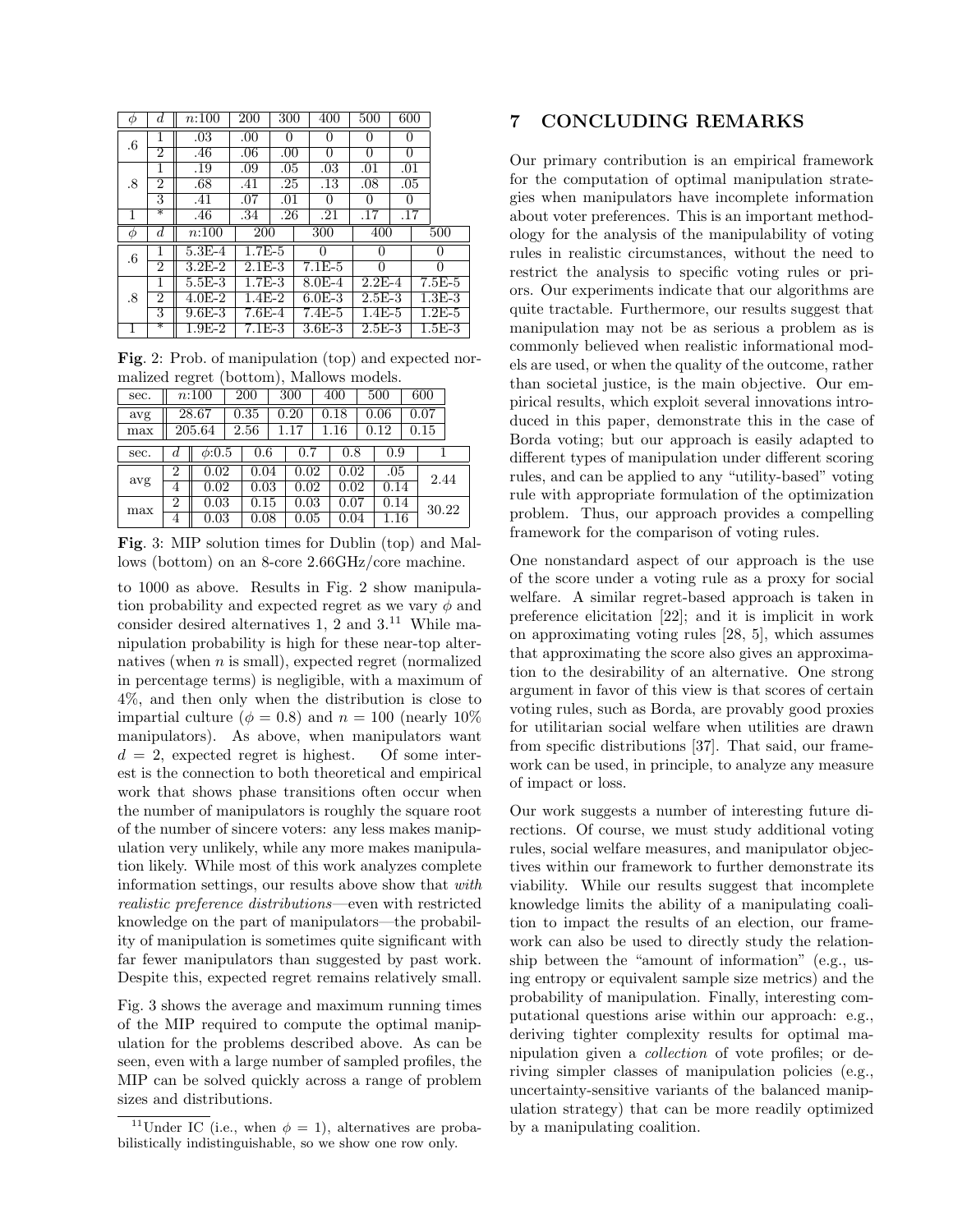## References

- [1] M. Á. Ballester and P. Rey-Biel. Does uncertainty lead to sincerity? Simple and complex voting mechanisms. Social Choice and Welfare, 33(3):477–494, 2009.
- [2] John Bartholdi III, Craig Tovey, and Michael Trick. The computational difficulty of manipulating an election. Social Choice and Welfare, 6(3):227–241, 1989.
- [3] John J. Bartholdi III and James B. Orlin. Single transferable vote resists strategic voting. Social Choice and Welfare, 8(4):341–354, 1991.
- [4] Nadja Betzler, Rolf Niedermeier, and Gerhard J. Woeginger. Unweighted coalitional manipulation under the Borda rule is NP-hard. In Proceedings of the Twenty-second International Joint Conference on Artificial Intelligence (IJCAI-11), pages 55–60, Barcelona, Spain, 2011.
- [5] E. Birrell and R. Pass. Approximately strategyproof voting. In Proceedings of the 22nd International Joint Conference on Artificial Intelligence (IJCAI), pages 67–72, 2011.
- [6] Craig Boutilier, Ioannis Caragiannis, Simi Haber, Tyler Lu, Ariel D. Procaccia, and Or Sheffet. Optimal social choice functions: A utilitarian view. In Proceedings of the Thirteenth ACM Conference on Electronic Commerce (EC'12), pages 197–214, Barcelona, 2012.
- [7] Craig Boutilier and Tyler Lu. Probabilistic and utility-theoretic models in social choice: Challenges for learning, elicitation, and manipulation. In IJCAI Workshop on Social Choice and Artificial Intelligence, pages 7–9, Barcelona, 2011.
- [8] Ludwig M. Busse, Peter Orbanz, and Joachim M. Buhmann. Cluster analysis of heterogeneous rank data. In Proceedings of the Twenty-fourth International Conference on Machine Learning (ICML-07), pages 113–120, Corvallis, OR, 2007.
- [9] Yann Chevaleyre, Ulle Endriss, Jérôme Lang, and Nicolas Maudet. A short introduction to computational social choice. In Proceedings of the 33rd Conference on Current Trends in Theory and Practice of Computer Science (SOFSEM-07), pages 51–69, Harrachov, Czech Republic, 2007.
- [10] V. Conitzer, T. Sandholm, and J. Lang. When are elections with few candidates hard to manipulate? Journal of the ACM, 54(3):1–33, 2007.
- [11] Vincent Conitzer and Tuomas Sandholm. Nonexistence of voting rules that are usually hard to manipulate. In Proceedings of the Twentyfirst National Conference on Artificial Intelligence (AAAI-06), pages 627–634, Boston, 2006.
- [12] Vincent Conitzer, Toby Walsh, and Lirong Xia. Dominating manipulations in voting wih partial information. In Proceedings of the Twentyfifth AAAI Conference on Artificial Intelligence (AAAI-11), pages 638–643, San Francisco, 2011.
- [13] Jessica Davies, George Katsirelos, Nina Narodytska, and Toby Walsh. Complexity of and algorithms for Borda manipulation. In Proceedings of the Twenty-fifth AAAI Conference on Artificial Intelligence (AAAI-11), pages 657–662, San Francisco, 2011.
- [14] C.J. Everett and P.R. Stein. The asymptotic number of integer stochastic matrices. Discrete Mathematics, 1(1):55–72, 1971.
- [15] P. Faliszewski and A. D. Procaccia. AI's war on manipulation: Are we winning? AI Magazine, 31(4):53–64, 2010.
- [16] Ehud Friedgut, Gil Kalai, and Noam Nisan. Elections can be manipulated often. In Proceedings of the 49th Annual IEEE Symposium on the Foundations of Computer Science (FOCS'08), pages 243–249, Philadelphia, 2008.
- [17] Wulf Gaertner. A Primer in Social Choice Theory. LSE Perspectives in Economic Analysis. Oxford University Press, USA, August 2006.
- [18] Allan Gibbard. Manipulation of voting schemes: A general result. Econometrica, 41(4):587–601, 1973.
- [19] Noam Hazon and Edith Elkind. Complexity of safe strategic voting. In Symposium on Algorithmic Game Theory (SAGT-10), pages 210–221, 2010.
- [20] Guy Lebanon and Yi Mao. Non-parametric modeling of partially ranked data. Journal of Machine Learning Research, 9:2401–2429, 2008.
- [21] Tyler Lu and Craig Boutilier. Learning Mallows models with pairwise preferences. In Proceedings of the Twenty-eighth International Conference on Machine Learning (ICML-11), pages 145–152, Bellevue, WA, 2011.
- [22] Tyler Lu and Craig Boutilier. Robust approximation and incremental elicitation in voting protocols. In Proceedings of the Twenty-second In-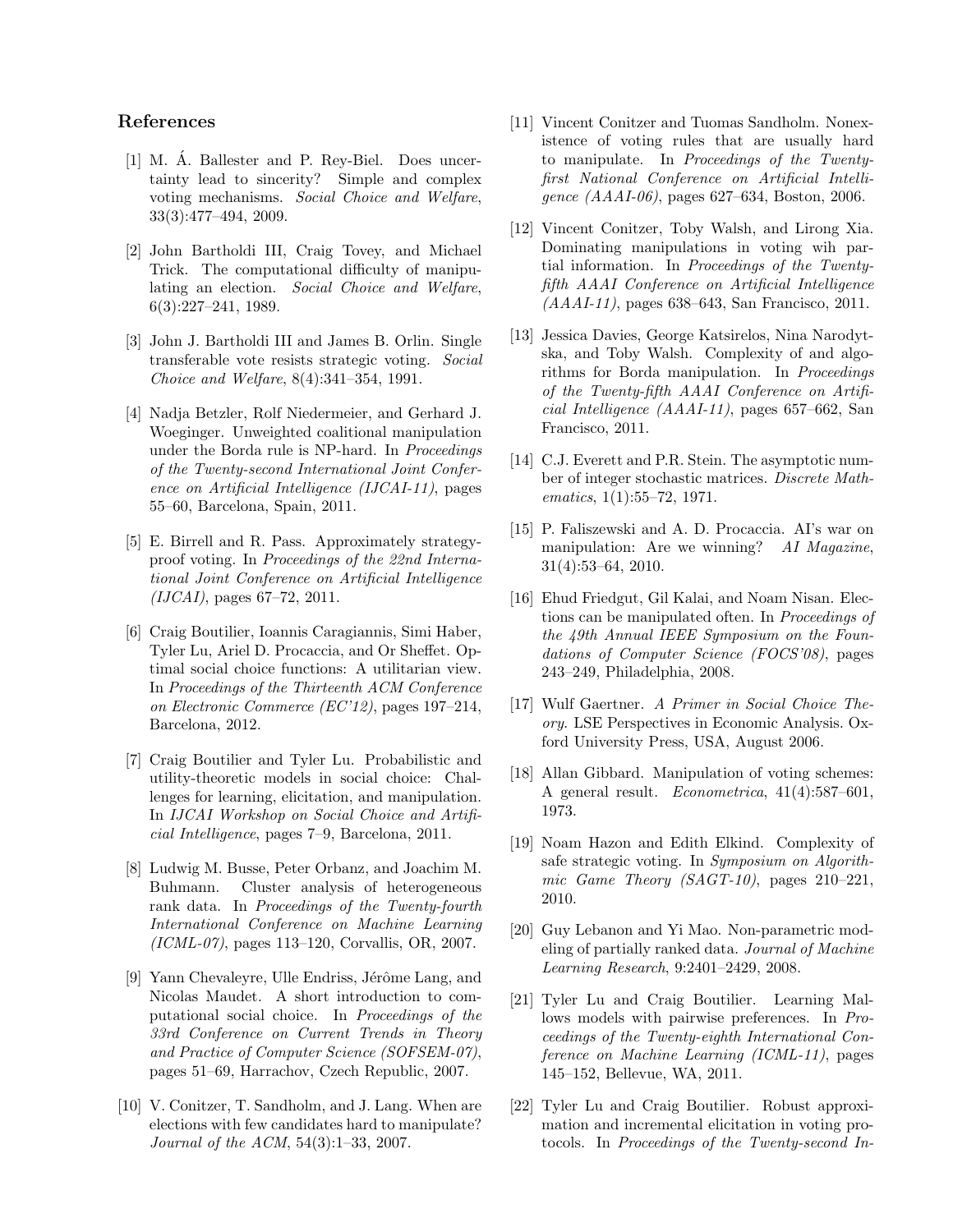ternational Joint Conference on Artificial Intelligence (IJCAI-11), pages 287–293, Barcelona, Spain, 2011.

- [23] D. Majumdar and A. Sen. Bayesian incentive compatible voting rules. Econometrica, 72(2):523–540, 2004.
- [24] Colin L. Mallows. Non-null ranking models. Biometrika, 44:114–130, 1957.
- [25] John I. Marden. Analyzing and Modeling Rank Data. Chapman and Hall, 1995.
- [26] Marina Meila and Harr Chen. Dirichlet process mixtures of generalized Mallows models. In Proceedings of the Twenty-sixth Conference on Uncertainty in Artificial Intelligence (UAI-10), pages 358–367. AUAI Press, 2010.
- [27] Thomas Brendan Murphy and Donal Martin. Mixtures of distance-based models for ranking data. Computational Statistics & Data Analysis, 41(3-4):645–655, 2003.
- [28] A. D. Procaccia. Can approximation circumvent Gibbard-Satterthwaite? In Proceedings of the 24th AAAI Conference on Artificial Intelligence  $(AAAI)$ , pages 836–841, 2010.
- [29] A. D. Procaccia and J. S. Rosenschein. The distortion of cardinal preferences in voting. In Proceedings of the 10th International Workshop on Cooperative Information Agents, LNAI 4149, pages 317–331. Springer, 2006.
- [30] A. D. Procaccia and J. S. Rosenschein. Averagecase tractability of manipulation in elections via the fraction of manipulators. In Proceedings of the 6th International Joint Conference on Autonomous Agents and Multi-Agent Systems (AA-MAS), pages 718–720, 2007.
- [31] A. D. Procaccia and J. S. Rosenschein. Junta distributions and the average-case complexity of manipulating elections. Journal of Artificial Intelligence Research, 28:157–181, 2007.
- [32] Michel Regenwetter, Bernard Grofman, A. A. J. Marley, and Ilia Tsetlin. Behavioral Social Choice: Probabilistic Models, Statistical Inference, and Applications. Cambridge University Press, Cambridge, 2006.
- [33] Mark A. Satterthwaite. Strategy-proofness and arrow's conditions: Existence and correspondence theorems for voting procedures and social welfare functions. Journal of Economic Theory, 10:187– 217, April 1975.
- [34] Arkadii Slinko and Shaun White. Nondictatorial social choice rules are safely manipulable. In Proceedings of the Second International Workshop on Computational Social Choice (COMSOC-2008), pages 403–414, 2008.
- [35] Toby Walsh. Where are the really hard manipulation problems? the phase transition in manipulating the veto rule. In Proceedings of the Twenty-first International Joint Conference on Artificial Intelligence (IJCAI-09), pages 324–329, Pasadena, California, 2009.
- [36] Toby Walsh. An empirical study of the manipulability of single transferable voting. In *Proceed*ings of the Nineteenth European Conference on Artificial Intelligence (ECAI-10), pages 257–262, Lisbon, 2010.
- [37] R. J. Weber. Reproducing voting systems. Cowles Foundation Discussion Paper No. 498, 1978.
- [38] L. Xia and V. Conitzer. Generalized scoring rules and the frequency of coalitional manipulability. In Proceedings of the 9th ACM Conference on Electronic Commerce (EC), pages 109–118, 2008.
- [39] L. Xia, V. Conitzer, and A. D. Procaccia. A scheduling approach to coalitional manipulation. In Proceedings of the 11th ACM Conference on Electronic Commerce (EC), pages 275–284, 2010.
- [40] Lirong Xia and Vincent Conitzer. A sufficient condition for voting rules to be frequently manipulable. In Proceedings of the Ninth ACM Conference on Electronic Commerce (EC'08), pages 99–108, Chicago, 2008.
- [41] Michael Zuckerman, Ariel D. Procaccia, and Jeffrey S. Rosenschein. Algorithms for the coalitional manipulation problem. Artificial Intelligence, 173(2):392–412, 2009.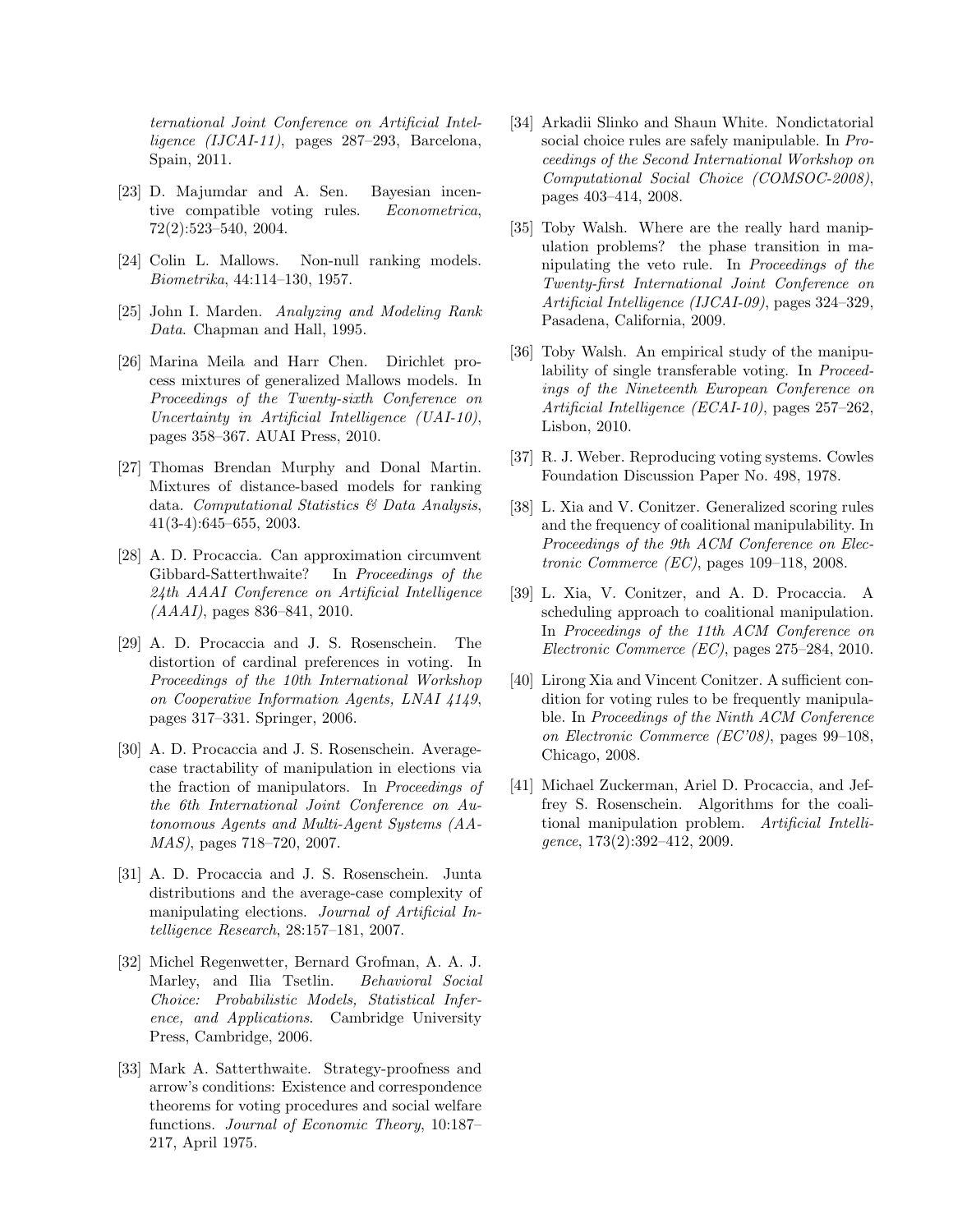# Appendix: Proof of Theorems 1 and 2

#### March 30, 2012

In this appendix, we will use  $p$  to denote the desired candidate the manipulating coalition wishes to install.

## 1 Theorem 1

We will start by proving Theorem 1 for a special case of k-approval voting rule, called the veto rule. Veto is defined to be  $(m - 1)$ -approval. In other words, each voter specifies which candidate he dislikes the most. We start from the case where we have only 3 candidates and then prove the general case by induction.

Let  $n$  be the number of sincere voters,  $c$  be the number of manipulators and  $A = \{a, b, p\}$ . The balanced strategy BAL in this case is  $\lfloor c/2 \rfloor$  manipulators veto a and  $\lceil c/2 \rceil$  manipulators veto b. We have the following lemma.

Lemma 1 Assume impartial culture, the balanced strategy BAL has the highest probability of uniquely electing p.

Proof: Consider an alternative strategy ALT where without loss of generality<sup>1</sup> |c/2|-d manipulators veto a and  $|c/2|+d$  manipulators veto b. Because we are assuming impartial culture, it is sufficient to count the number of preference profiles for the sincere voters where, together with the manipulators' votes,  $p$  is vetoed strictly less times than both  $a$  and  $b$ . Note that each preference profile naturally induces a vector of length  $n$  of vetoed alternatives, which we will refer to as the veto vector. Each veto vector corresponds to  $2<sup>n</sup>$  preference profiles with the same outcome (by arbitrarily selecting alternatives for the first and second positions in the sincere voters' preferences), hence it is sufficient to count veto vectors.

Fix the identities of  $s_p$  sincere voters who veto p. We will show that for every such choice there are (weakly) more veto vectors such that  $p$  is the unique winner under BAL than under ALT. We consider veto pairs  $(s_a, s_b)$ , where  $s_x$ is the number of sincere voters who veto x for  $x \in \{a, b\}$ . Note that  $s_a = s_b$  $n-s_p$ , and each veto pair corresponds to  $\binom{n-s_p}{s_a} = \binom{n-s_p}{s_b}$  veto vectors. Letting  $t = s_p + 1$  be the *threshold*, we have that p is a unique winner under BAL if and only if

$$
s_a \ge t - \lfloor c/2 \rfloor \ \land \ s_b \ge t - \lceil c/2 \rceil. \tag{1}
$$

 $1_a$  and b are symmetric and it is obviously suboptimal to veto p.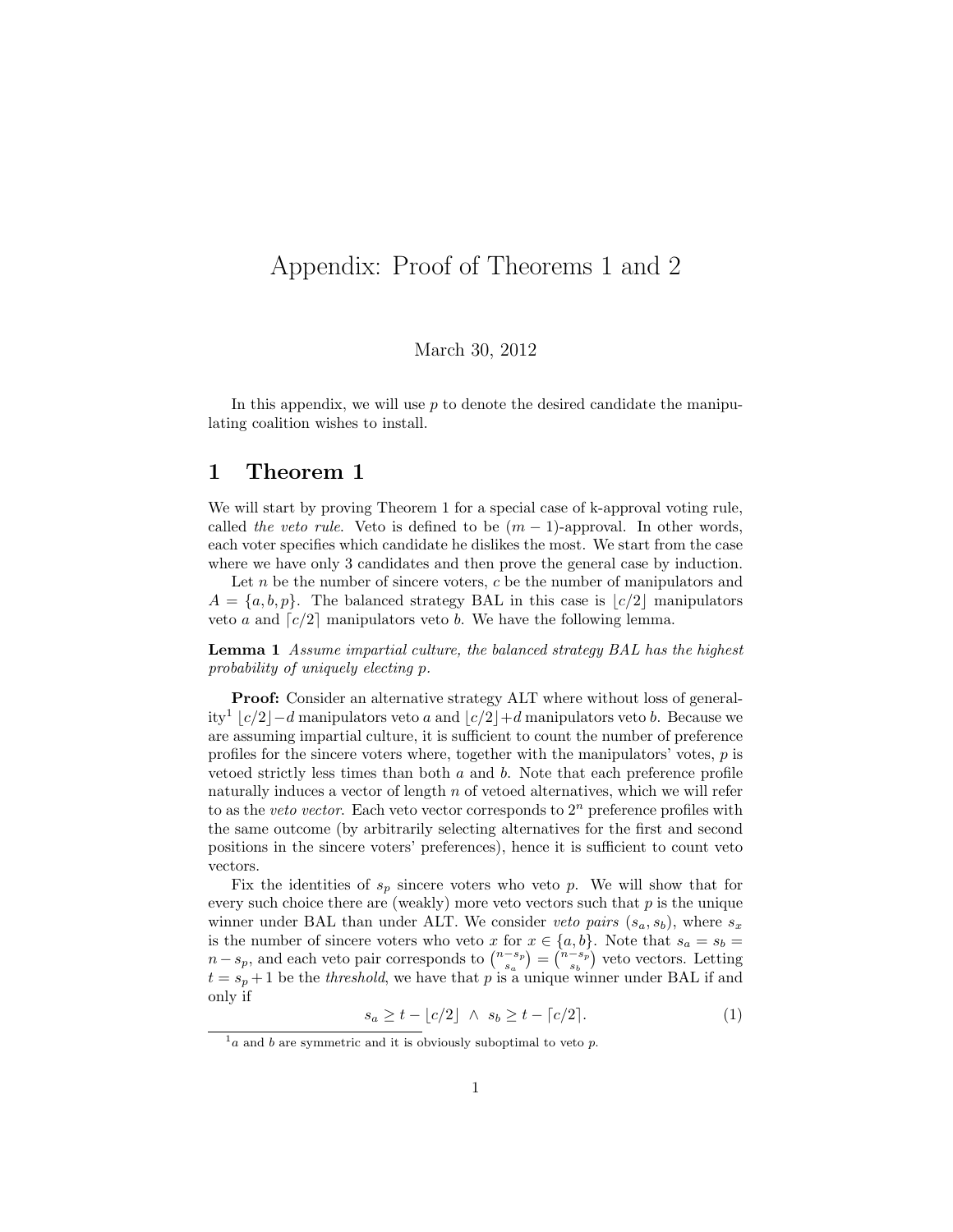Similarly,  $p$  is a unique winner under ALT if and only if

$$
s_a \ge t - \lfloor c/2 \rfloor + d \ \land \ s_b \ge t - \lceil c/2 \rceil - d. \tag{2}
$$

To complete the proof we will construct a one-to-one mapping between pairs  $(s_a, s_b)$  satisfying (2) and pairs  $(s_a^\prime, s_b^\prime)$  satisfying (1) such that

$$
\binom{n-s_p}{s_a} \le \binom{n-s_p}{s'_a}.\tag{3}
$$

Let  $(s_a, s_b)$  be a veto pair satisfying (2). If it also satisfies (1), we set  $s'_a = s_a, s'_b = s_b$ , i.e., we map the pair to itself. If not then it must be the case that  $s_b \in \{t - \lceil c/2 \rceil - d, \ldots, t - \lceil c/2 \rceil\}$ . Let  $s_b = t - \lceil c/2 \rceil - b$ , for  $b \in \{1, \ldots, d\}$ . We set  $s'_a = t - \lfloor c/2 \rfloor + d - b$ ,  $s'_b = n - s_p - s'_a$ . The pair  $(s'_a, s'_b)$  does not satisfy (2). To see that it does satisfy (1), note that  $s_a + s_b \geq 2t - c + d - b$ , and hence

$$
s'_{b} = (n - s_{p}) - s'_{a} = (s_{a} + s_{b}) - s'_{a} \ge t - \lceil c/2 \rceil.
$$

It follows that the mapping defined above is one-to-one. Furthermore, it is easy to verify that  $s_a'$  is at least as close to  $(n - s_p)/2$  as  $s_b$ . This implies (3), and hence the theorem.  $\blacksquare$ 

We now extend the lemma above to handle any number of candidates.

**Lemma 2** Let  $A = \{a_1, a_2, \ldots, a_m, p\}$ , assume impartial culture, and consider the veto rule. Then the balanced strategy BAL where  $c/m^2$  manipulators veto  $a_i, (i \in [m])$  has the highest probability of uniquely electing p.

**Proof:** For each *compact veto vector*  $(s_{a_1}, s_{a_2}, \ldots, s_{a_m})$  of sincere voters, where  $s_{a_i}$  is the number of manipulators veto  $a_i$  and  $\sum_i s_{a_i} = n - s_p$ , it corresponds to  $\binom{n-s_p}{s_{a_1}, s_{a_2}, \dots, s_{a_m}}$ <sup>3</sup> veto vectors of sincere voters.

Letting  $t = s_p + 1$  be the threshold, we have that p is a unique winner under BAL if and only if

$$
s_{a_1} \ge t - c/m\wedge, \dots, s_{a_m} \ge t - c/m \tag{4}
$$

p is a unique winner under ALT if and only if

$$
s_{a_1} \ge t - c/m + d_1 \wedge, \dots, s_{a_m} \ge t - c/m + d_m, \tag{5}
$$

where  $\sum_i d_i = 0$ .

We now prove there is a bijection between compact veto vectors  $(s'_{a_1}, s'_{a_2}, \ldots, s'_{a_m})$ that satisfy constraint (5) and compact veto vectors  $(s_{a_1}, s_{a_2}, \ldots, s_{a_m})$  that satisfy constraint (4), such that

$$
\binom{n - s_p}{s_{a_1}, s_{a_2}, \dots, s_{a_m}} \ge \binom{n - s_p}{s'_{a_1}, s'_{a_2}, \dots, s'_{a_m}}
$$
\n<sup>(6)</sup>

We do so by induction on the number of nonzero  $d_i$ 's. Denote this number by  $j$ .

<sup>&</sup>lt;sup>2</sup>For the proof, we assume for simplicity  $c/m$  is an integer. For the general case where

 $c = i \times m + j$ , the proof is similar.<br>  ${}^{3} \binom{n-s_p}{s_{a_1}, s_{a_2}, \dots, s_{a_m}} = \binom{n-s_p}{s_{a_1}} \binom{n-s_p-s_{a_1}}{s_{a_2}} \dots, \binom{s_{a_m}}{s_{a_m}}$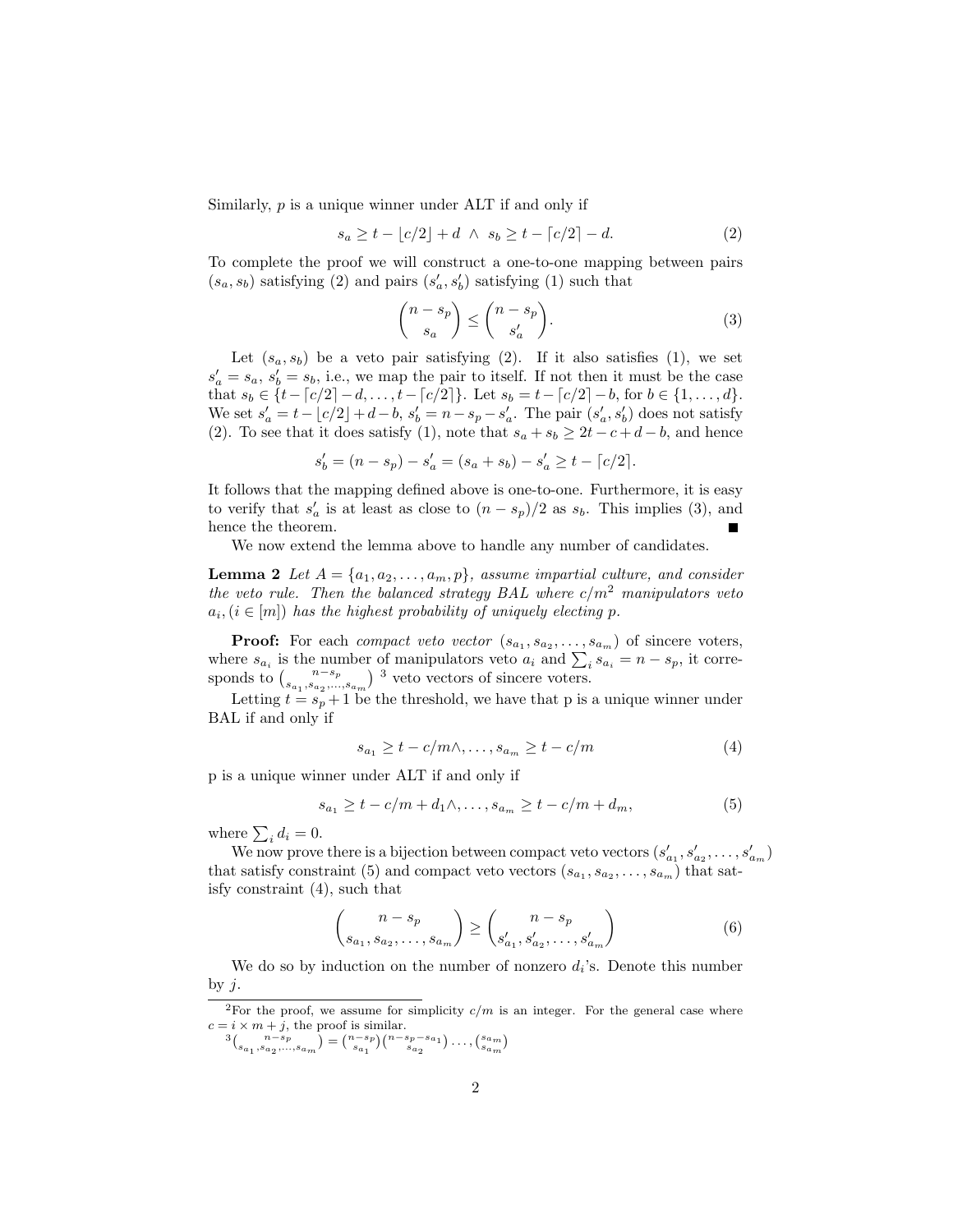- Base step, when  $j = 0$ , the bijection is a self-mapping and (6) holds with equality.  $j \neq 1$  because it will violate  $\sum_i d_i = 0$ . When  $j = 2$ , let  $d_{i_1} = -d_{i_2} \neq 0$ . The bijection is constructed as follows:
	- for  $i \neq i_1$  and  $i \neq i_2$ , let  $s_{a_i} = s'_{a_i}$
	- for each  $(s'_{i_1}, s'_{i_2})$  pair, we map it to  $(s_{i_1}, s_{i_2})$  according to the bijection in 2-candidate case.

Clearly, the one above is a bijection and one can easily verify that it satisfies (6).

- Inductive hypothesis, suppose there is such a bijection when  $j \leq k$ .
- Inductive case, now consider  $j = k + 1$ . WLOG, we pick the  $d_{i_1}$  with the smallest absolute value, there must exist  $d_{i_2}$  with the opposite sign and  $|d_{i_2}| \geq |d_{i_1}|$ . The bijection is constructed as follows:
	- For each  $(s'_{i_1}, s'_{i_2})$ , we map it to  $(s''_{i_1}, s''_{i_2})$  according to the bijection in 2-candidate case where  $s''_{i_1} \geq t - c/m$  and  $s''_{i_2} \geq t - c/m + d_1 + d_2$ .
	- Map  $(s'_{a_1}, s'_{a_2}, \ldots, s''_{i_1}, \ldots, s'_{i_2}, \ldots, s'_{a_m})$  to  $(s_{a_1}, s_{a_2}, \ldots, s_{a_m})$  according to the bijection in inductive hypothesis.

Clearly, the resulting mapping is a compound of two bijections, which is still a bijection. Also, it is easy to verify that both bijections (weakly) increases the multinomial quantity. Thus, (6) holds as well.

We now extend the lemmas above to  $k - veto$  where a voter can veto k candidates. Note that  $k - veto$  is equivalent to  $(m - k) - approval$ , so we conclude the proof of Theorem 1 for the IC case.

**Theorem 1** Let  $A = \{a_1, \ldots, a_m, p\}$ . Assume impartial culture and consider k – veto rule. The balanced strategy BAL where manipulator i votes  $\{a_\ell \mid l \in$  $\{ik + 1 \pmod{m}, \ldots, (i + 1)k \pmod{m}\}$  provides the highest probability of manipulation.

**Proof:** Let  $V = (v_1, \ldots, v_m)$  be a vote profile and  $(s_p, s_{a_1}, \ldots, s_{a_m})$  be the compact veto vector. Let  $t = s_p + 1 - ck/m$  be the threshold such that p uniquely wins under BAL iff  $s_{a_i} \geq t$  for all i. For alternative strategy ALT, p uniquely wins iff  $s_{a_i} \geq t + d_i$  for all i, where  $\sum_i d_i = 0$ . We prove ALT has probability of manipulation no larger than BAL by induction on the number of non-zero  $d_i$ 's, denote this number by j.

Base step:  $j = 2$  and suppose WLOG  $d = -d_1 = d_2 > 0$ . We construct a one-to-one mapping of profiles  $V$  where  $p$  wins under ALT to profiles  $V'$  where  $p$ wins under BAL. Map all V that is manipulable in both ALT and BAL to itself. Otherwise we map by swapping  $a_1$  and  $a_2$  sequentially in V while ignoring other candidates, that is, we replace any occurrence of  $a_1$  by  $a_2$  and  $a_2$  by  $a_1$  in the votes until the score of  $a_1, s'_{a_1} = s_{a_2} - d$ . This must be feasible since every

#### $\blacksquare$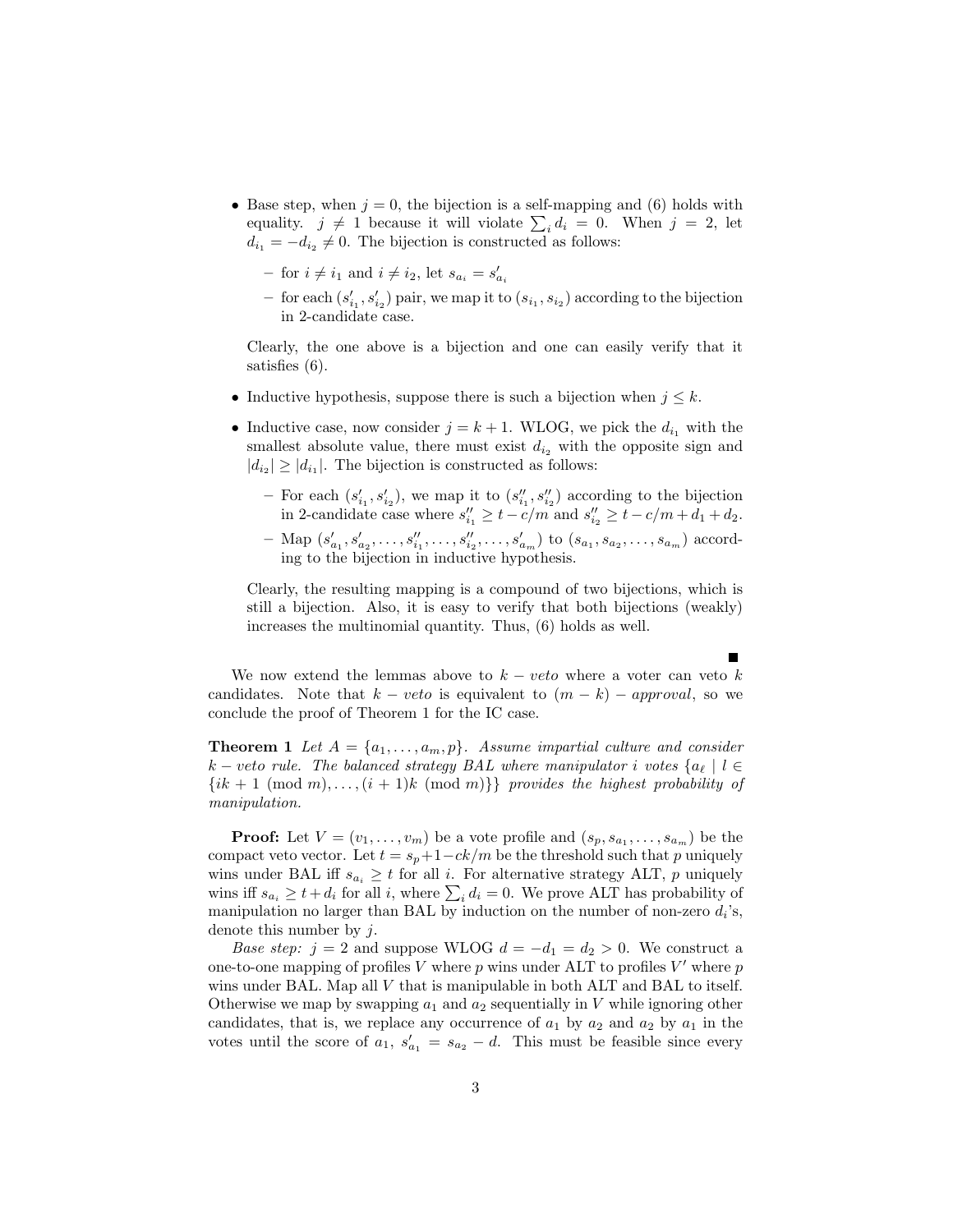swap leaves the score of  $a_1$  and  $a_2$  either unchanged (i.e. when  $a_1, a_2 \in v_i$  or  $a_1, a_2 \notin v_i$  or increase the score of  $a_1$  by one and decrease the score of  $a_2$  by one, or vice versa; and if we were to swap all votes the score of  $a_1$  is  $s_{a_2} > s'_{a_1}$  so we must reach a first index  $i$  such that swapping in  $v_i$  results in the score of  $a_1$ equal to  $s'_{a_1}$ . The resulting profile V' has  $s'_{a_1} \ge t$  and  $t \le s'_{a_2} = s_{a_1} + d < t + d$ so that  $V'$  is manipulable under BAL.

This mapping is one-to-one. Any  $V'$  that is manipulable in both ALT and BAL is mapped to itself. Now suppose profiles  $X$  and  $Y$  maps to  $V'$  through swapping. X and Y must have the same veto score vector and suppose swapping stops after the *i*-th vote in X and the *i*'-th vote in Y. We have  $i = i'$  otherwise say  $i < i'$ . This implies the *l*-th votes in X and Y are equal, for all  $l \leq i$ , but this means the veto vectors of  $X$  and  $Y$  must equal after removing the first  $i$ votes. Hence swapping the first *i* votes in Y must reach veto score  $s'_{a_1}$  for  $a_1$ , contradiction. So  $i = i'$  and it follows that  $X = Y$ .

Inductive hypothesis: suppose that ALT has no larger probability of manipulation than BAL, for all  $j \leq r$ .

Inductive step: we have  $j = r + 1$ . WLOG suppose  $d_1$  has the smallest absolute value and  $d_2$  has the opposite sign. We map a profile V in the same way as in the base case except that  $a_1$ 's target score becomes  $s_{a_2} - d_2$ . This is a one-to-one mapping to manipulable profiles of another strategy  $ALT'$  where the new  $d'_1$  is zero and the new  $d'_2$  is  $d_1 + d_2$ , while  $d'_i$  for  $i \geq 3$  equals  $d_i$ . By the inductive hypothesis ALT' has r non-zero  $d_i$ 's and therefore has probability of manipulation no larger than that of BAL. Thus, ALT has probability of manipulation no larger than that of BAL.

We now show that, BAL is still the optimal manipulation strategy for veto when we replace the IC assumption with IAC.

**Lemma 3** Let  $A = \{a_1, a_2, \ldots, a_m, p\}$ , assume impartial anonymous culture, and consider the veto rule. Then the balanced strategy  $BAL$  where  $c/m$  manipulators veto  $a_i$ ,  $(i \in [m])$  has the highest probability of uniquely electing p.

Proof: Given our construction of the bijection between compact veto vectors that select  $p$  under BAL and compact veto vectors that select  $p$  under ALT, it suffices to show that the number of voting situations that correspond to compact veto vectors under BAL is no less than that under ALT.

Consider a compact veto vector  $(s_{a_1}, s_{a_2}, \ldots, s_{a_m})$ , the number of voting situations corresponding to it is

$$
x = {s_{a_1} + (m-1)! - 1 \choose s_{a_1} - 1} {s_{a_2} + (m-1)! - 1 \choose s_{a_2} - 1} \cdots {s_{a_m} + (m-1)! - 1 \choose s_{a_m} - 1}.
$$

Similarly, the number of voting situations corresponding to compact veto vector  $(s_{a_1} - 1, s_{a_2} + 1, \ldots, s_{a_m})$  is

$$
x' = {s_{a_1} + (m-1)! - 2 \choose s_{a_1} - 2} {s_{a_2} + (m-1)! \choose s_{a_2}} \dots {s_{a_m} + (m-1)! - 1 \choose s_{a_m} - 1}.
$$
  

$$
x/x' = \frac{(s_{a_1} + (m-1)! - 1)s_{a_2}}{(s_{a_2} + (m-1)!)(s_{a_1} - 1)} = \frac{s_{a_1} s_{a_2} + s_{a_2} (m-1)! - s_{a_2}}{s_{a_1} s_{a_2} + (s_{a_1} - 1)(m-1)! - s_{a_2}}
$$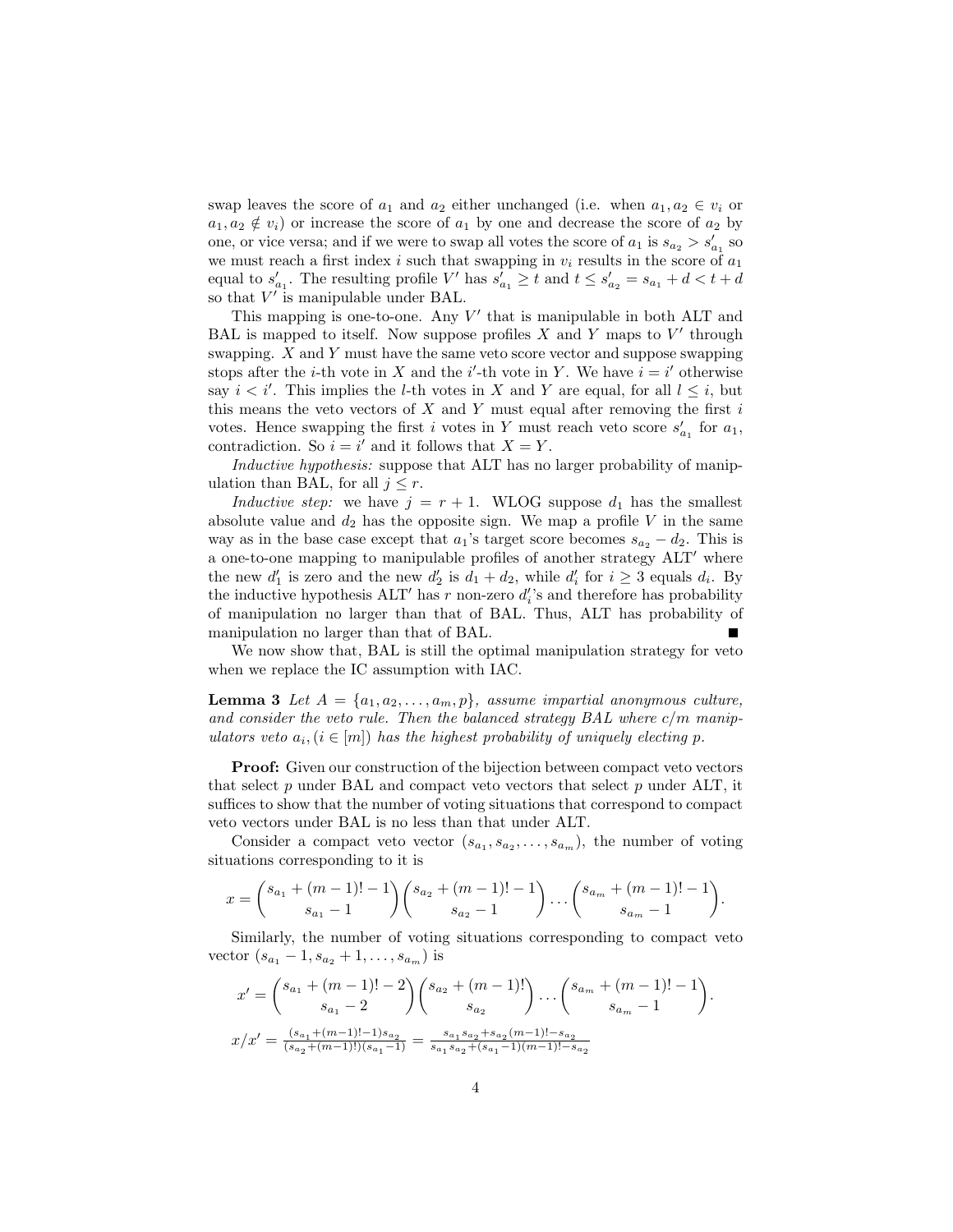When  $s_{a_1} > s_{a_2}$ , we have  $x/x' \leq 1$ . This shows that the number of voting situations correspond to a more balanced compact veto vector is greater. From previous proof of the impartial culture case, we know that under the bijection, the compact veto vector under BAL is more balanced. This , in turn, implies that it yields more voting situations.

The extension of the above lemma from veto to  $k$  veto is the same as that in the IC case. Thus, we complete the proof of Theorem 1.

## 2 Theorem 2

In this section, we use an equivalent, alternative description of Borda score, which assigns a score of  $i-1$  to candidate ranked i-th and selects score minimizer  $(in a tie-breaking selects a candidate other than p). According to this description,$ BAL always assigns  $p$  with a score of zero. The IC part of Theorem 2 follows from the two lemmas below.

**Lemma 4** Let  $A = \{x, y, p\}$ . Assume impartial culture, that c is even, and consider the Borda rule. Then the optimal manipulation is either the balanced strategy BAL, where manipulators alternatingly vote  $p \succ x \succ y$  and  $p \succ y \succ x$ , or  $ALT[1]$ , where in general manipulators give p a score of zero, and x, y scores such that their difference is two.

**Proof:** Let ALT[d] denote the strategy where manipulators assign a score of zero to p, and scores to x, y such that their difference is  $2d$  (assume WLOG that x's score is higher). We will construct a one-to-one mapping of profiles where p wins under ALT[d] to profiles where p wins under ALT[d – 2] for any  $d \geq 2$  (note that ALT[0] is BAL), showing that ALT[1] is better than ALT[d] for all odd  $d \geq 3$  and BAL better than ALT[d] for all even  $d \geq 2$ . Consider a profile  $V = (v_1, \ldots, v_n)$  where p wins under ALT[d], and let  $s_p$ ,  $s_x$ , and  $s_y$ denote the corresponding scores for the candidates with respect to V .

If p also wins under  $\text{ALT}[d-2]$  then map V to itself. Otherwise map V to a profile V' where x has a score of  $s'_x = s_x + 2d - 2$  as follows. Consider all votes  $U = (v_{j_1}, \ldots, v_{j_l}), j_1 < \cdots < j_l$ , where p is ranked second. Start swapping x and y for each vote in U in turn, and stop after swapping in  $v_r$  if the swap results in the score of x equal to  $s'_x$ . Note that we can never strictly exceed  $s'_x$ since each swap increases the score of x by two and  $s'_x - s_x$  is even. If such a  $v_r$ does not exist in U, then finish swapping in U and start swapping votes in  $V \backslash U$ , from the smallest to the largest index. Observe that we must reach some vote where the swap would reach score target  $s'_x$ , otherwise we would have swapped x and y in all votes without score of x reaching  $s'_x$ , which is impossible since  $s_y > s'_x.$ 

Now map V' to V" by swapping x and y in all votes of V' so that  $s''_y = s'_x$ . Now  $V''$  has p as the winner under  $\text{ALT}[d-2]$ . First note the score threshold for ALT[d – 2] for x and y are  $t_x = s_p - 3c/2 - d + 2$  and  $t_y = s_p - 3c/2 + d - 2$ , respectively. Since  $s_x > s_p - 3c/2 - d$ , the threshold for ALT[d], and  $s_x \leq t_x$ ,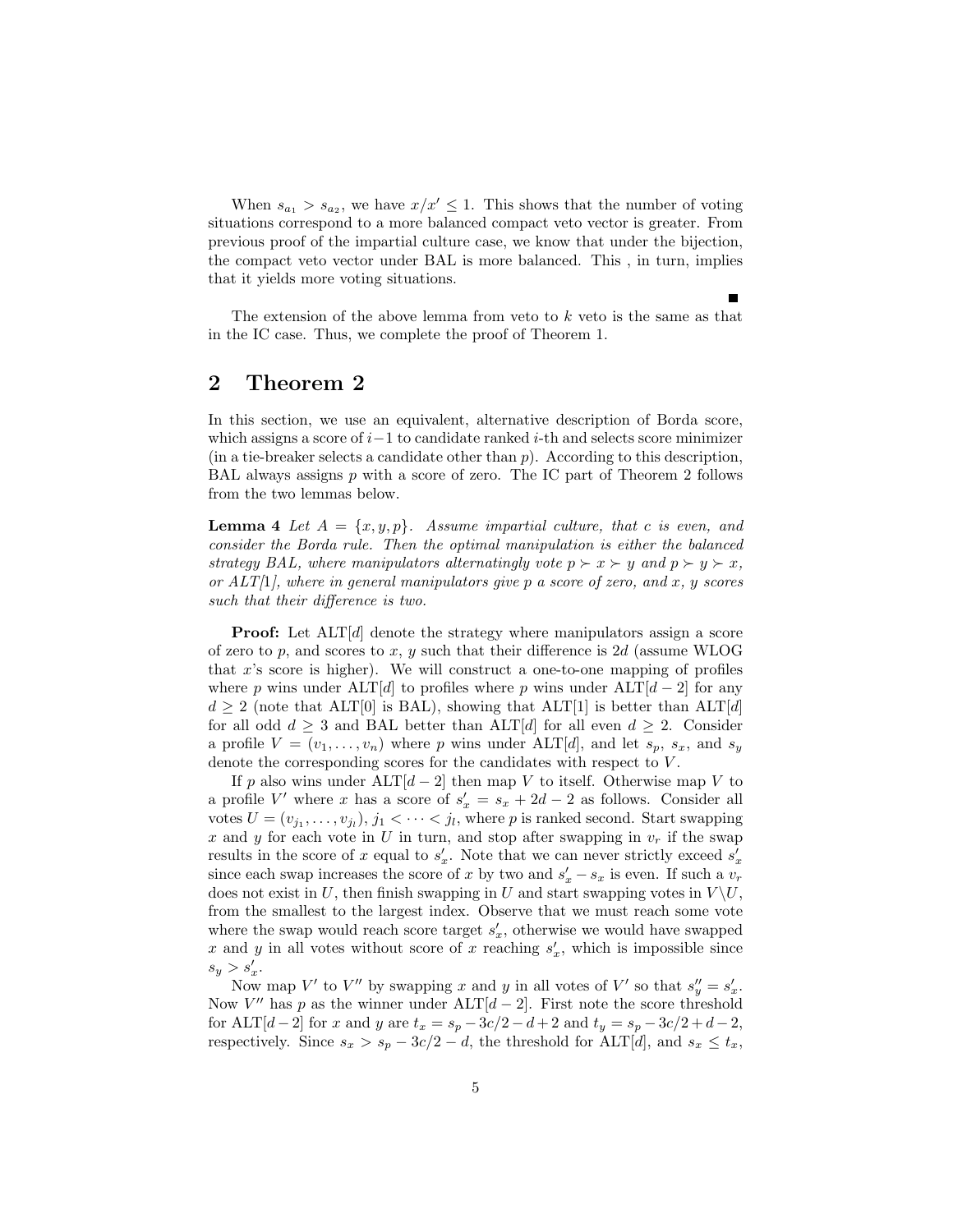then  $s_p - 3c/2 + d - 2 = t_y < s''_y \le s_p - 3c/2 + d$ . Also note that  $s''_x = s_y - 2d + 2 >$  $s_p - 3c/2 - d + 2 = t_x.$ 

The mapping from  $V$  to  $V''$  is one to one. Suppose there are two profiles  $X$ and Y that map to V''. If V'' has p as winner under both  $\text{ALT}[d]$  and  $\text{ALT}[d-2]$ then  $X = Y = V''$ , otherwise V'' must be mapped through swapping. First note that the mapping preserves the positions of  $p$ , therefore the sequence of vote indices for swapping must be the same. Now suppose the swapping stops at some vote index i in X and index i' in Y. It must be that  $i = i'$  since if X and Y both map to  $V''$  their score vectors (for x, y and p) must be identical, and the profile, say  $X$ , where the swapping ends earlier must have reached the score target  $s'_x$  (for  $V'$ ) earlier but that implies swapping the same sequence of i votes in Y results in reaching  $s'_x$ , because the swapped votes in X and Y must be identical as it corresponds to the same votes in  $V''$ . Since  $i = i'$  it follows that  $X = Y$ .

**Lemma 5** Let  $A = \{x, y, p\}$ . Assume impartial culture, and consider the Borda rule. Then the optimal manipulation strategy under the condition that either  $(i)$ n is even and  $c + 2$  divisible by four; or (ii) n is odd and c is divisible by four., is BAL.

**Proof:** By Lemma 4, we just need to show BAL is better than ALT[1], which we do through a one-to-one mapping of manipulable profiles of ALT[1] to that of BAL. Again map any profile that is manipulable under both strategies to itself. Consider a profile  $V = (v_1, \ldots, v_n)$  where p wins under ALT[1], but not BAL. Let  $s_p$ ,  $s_x$ , and  $s_y$  denote the corresponding scores for the candidates with respect to V. It must be that  $s_x = s_p - 3c/2 - 1$ , we will map V to profile  $V'$  by first mapping to a profile  $V''$  where  $s''_x = s_x + 1$  and mapping  $V''$  to  $V'$ by swapping x and y in every vote of V'' so that  $s'_x = s''_y$  and  $s'_y = s''_x$ . Now consider two cases.

Case 1: there exists a  $v_i$  that ranks p in either first or last place, and i is the smallest such index. Mapping to  $V''$ : first look at  $v_i$ ,  $(x, y)$  are adjacent in rank positions) if x is above y then swap x, y to get  $V''$ . Otherwise consider all votes  $U = (v_{j_1}, \ldots, v_{j_l}), j_1 < \cdots < j_l$ , where p is ranked second. Start swapping x and y for each vote in U in turn, and stop at  $v_r$  if the swap at  $v_r$ results in the score of x being one more than  $s''_x$ . Then swap x and y in both  $v_r$  and  $v_i$  so we reach targets  $s''_x$  and  $s''_y$  (recall  $v_i$  has y above x). Note that it is impossible to reach targets  $s''_x$  and  $s''_y$  by only swapping in U since any swap increases or decreases the score of x by 2. If such a  $v_r$  does not exist in U, then finish swapping in U and start swapping votes in  $V \setminus U$ , from the smallest to the largest index. Observe that we must reach some vote where the swap would reach score targets  $s''_x$  and  $s''_y$ , otherwise we would have swapped x and y in all votes without score of x reaching or exceeding  $s''_x$ , which is impossible since  $s_y > s_x$ .

Case 2: all votes in V rank p second. Thus,  $s_p = n$  and the scores of x and y must be even. But if conditions  $(1)$  or  $(2)$  in the theorem holds then the score

 $\blacksquare$